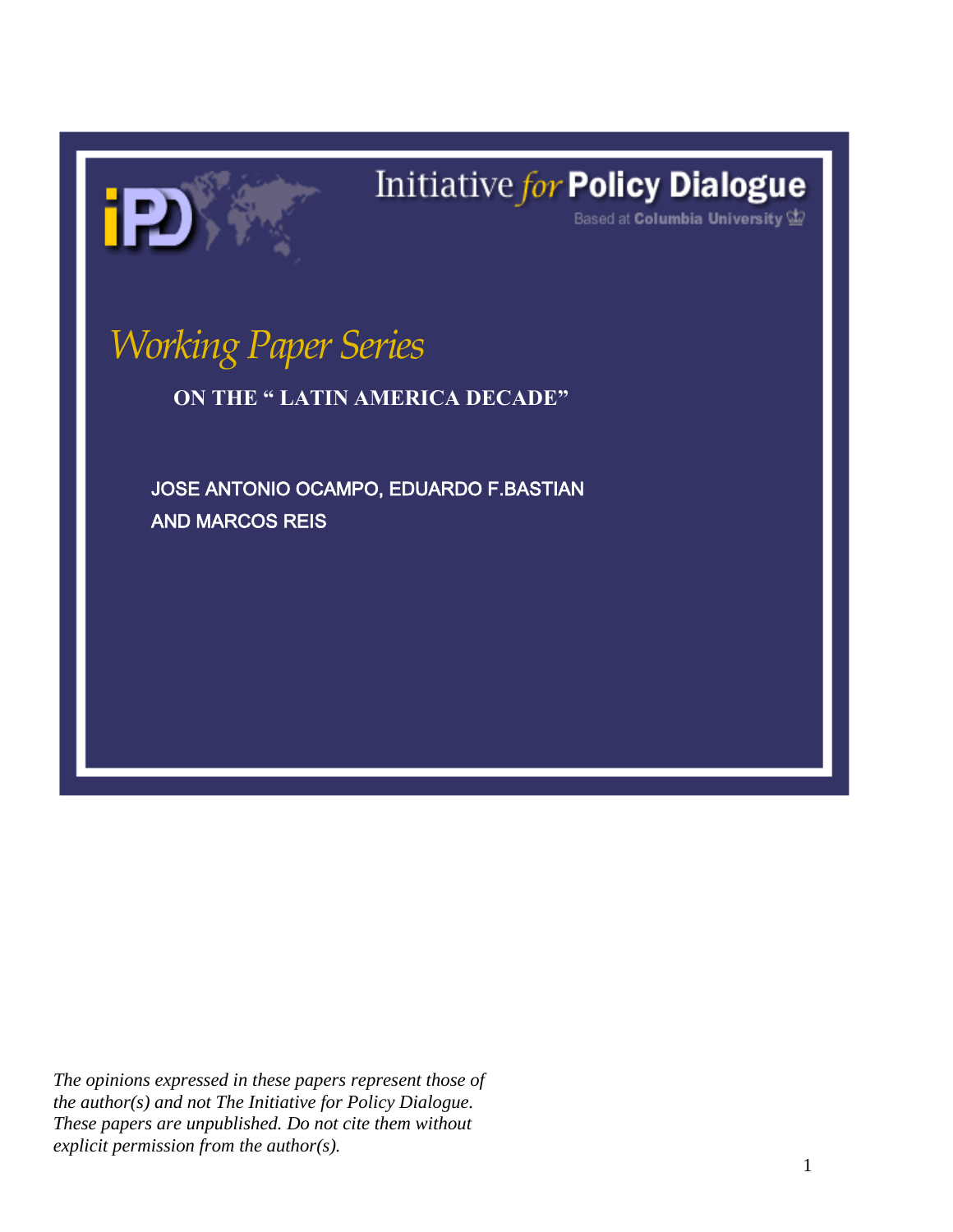# *On the "Latin American Decade"*<sup>1</sup>

José Antonio Ocampo<sup>2</sup> Eduardo F. Bastian<sup>3</sup> Marcos  $\text{Reis}^4$ 

#### **Abstract**

This chapter analyzes Latin American performance in the period 2003-2013 period to evaluate two ideas; whether or not the first decade of the 2000s constituted "Golden Years," and whether or not the 2010s were or will likely to be a "Latin American Decade." We will compare the region's 2003-2013 performance with that in the 1980s and 1990s, evaluate how it performed in sub-periods 2003-2007 and 2008-2013, and compare the region's 2003-2013 indicators with those of other developing regions during the same period. The paper concludes that the period 2003-2013 was a golden decade when compared only with the region's own performance during the previous two decades but not when compared to other developing regions. Furthermore, the "Golden Years" were just the half decade of 2003-2007. Therefore, our conclusion is that there is no indication of a "Latin American Decade" in the past or in the forthcoming periods. **Keywords:** Latin America; Economic Performance; Developing Regions.

#### **1- Introduction**

 $\overline{a}$ 

Latin America got significant attention in the recent past thanks to its positive economic performance. Some authors claimed that the first decade of the 2000s – or at least part of it - were *golden years* for Latin America. Others suggested that the 2010s were going to be the *Latin American decade.* 5

Were these analyzes over-optimistic? Does the data corroborate this hypothesis of a golden period or a Latin American decade? This chapter comparatively evaluates Latin America´s recent performance based on a series of economic statistics, namely GDP

<sup>1</sup> This *paper is a slightly modified version* of the *chapter* that was commissioned for the *book*

*<sup>&</sup>quot;International Integration of the Brazilian Economy", edited by Elias Grivoyannis (Palgrave Macmillan, forthcoming)*. The authors are gratefully for the valuable research assistance from Matheus Vianna. All usual caveats apply.

<sup>2</sup> Professor, School of International and Public Affairs, Columbia University. Former UN Under-Secretary-General for Economic and Social Affairs, Executive Secretary of CEPAL, and Minister of Finance of Colombia.

<sup>3</sup> Associate Professor (Professor Adjunto), Institute of Economics, Federal University of Rio de Janeiro (IE-UFRJ), Brazil.

<sup>4</sup> PhD in Economics, Institute of Economics, Federal University of Rio de Janeiro (IE-UFRJ), Brazil. Contact: mjtreis9@gmail.com

<sup>&</sup>lt;sup>5</sup> See, for instance, Talvi and Munyo (2013) for the idea of a golden period in the first decade of the 2000s. For the idea of a Latin American decade in the 2010s, see Moreno (2011). Both works will be discussed in section 2.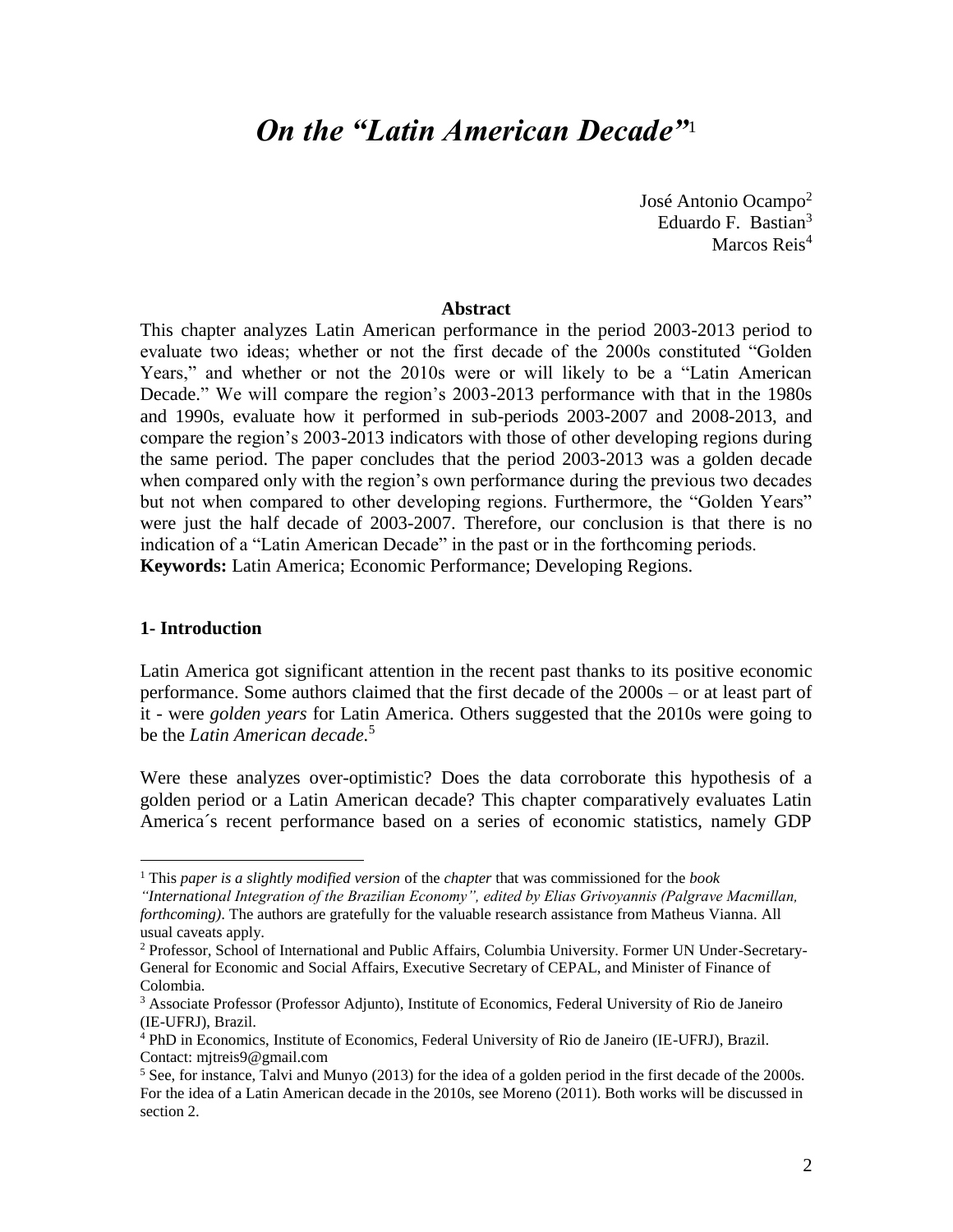growth, unemployment, inflation rates, poverty ratios, current account balance (% of GDP) and the net external debt (as % of both GDP and exports). It firstly compares Latin America's performance in the period 2003 – 2013 with its own results in the 1980s and 1990s. It then splits the period 2003-2013 in two sub-periods: i) the pre-North Atlantic crisis<sup>6</sup> years 2003-2007; and ii) the crisis and post-crisis 2008-2013 period. Both subperiods statistics are then compared with Latin America´s own performance in the 1980s and the 1990s.

Finally, Latin America´s performance in the period 2003-2013 is compared with other developing areas results within the same period. In particular,  $LA's<sup>7</sup>$  performance is compared with the following regions, whose composition are indicated in Annex 1: i) Emerging and Developing Asia ("EDA"); ii) Middle East and North Africa ("MENA"); iii) Sub-Saharan Africa ("SSA"); and iv) Commonwealth of Independent States ("CIS"). They will be identified hereafter by their acronyms.

The chapter is divided in five sections, including this Introduction and the Conclusions. The second section briefly summarizes the literature that presented and discussed this idea of the 2010s as a Latin America´s decade and/or the first decade of the 2000s as a golden period for Latin America. The third section compares the period 2003-20013 and the sub-periods 2003-2007 and 2008-2013 with LA's own performance throughout the 1980s and the 1990s. The fourth section consists on the comparison of LA with other developing areas during the period 2003-2013<sup>8</sup>.

# **2 – The idea of a Latin American decade: a summary**

 $\overline{a}$ 

Between the 1960s and the 1970s, Latin America grew on average of 5.5% a year<sup>9</sup>. However, during the "Lost Decade" of the 1980s, most countries in the region suffered from a combination of debt crisis, very high inflation rates and very modest economic growth rates. During the 1990s, macroeconomic stabilization was back but growth rates kept modest in general. Moreover, some important countries of the region experienced currency crisis in the second half of that decade.

During the 2000s, and particularly since 2003, Latin American countries faced a very positive external context. (Hence, and for simplicity, we would refer to the period 2003- 2013 as the "2000s"). Firstly, commodity prices went up. As Figure 1 shows, there was a commodity price boom during the 2000s. The CRB index first increased by 152.0 %

<sup>&</sup>lt;sup>6</sup> Although the 2008-2009 financial crisis had global effects, it concentrated in North America and Western Europe. Hence, the term *North-Atlantic financial crisis* is more appropriate than *global financial crisis*.

<sup>&</sup>lt;sup>7</sup> We generally use the acronym LA to refer to Latin America, but some statistics relate to the Caribbean – and hence the use of the acronym LAC, to include the latter. Given the relative size of the Caribbean, the statistics for LAC tend to be fairly similar to those for LA.

<sup>8</sup> Gonçalves (2014) presents a similar structure when analyzing Brazil´s economic performance after 2003 since he compares Brazil´s recent economic performance with its own past performance and also with the recent performance of other countries.

<sup>9</sup> In the 1960s, LAC grew at an average rate of 5.4% and, in the 1970s at 5.6% (Moreno, 2011 p.20).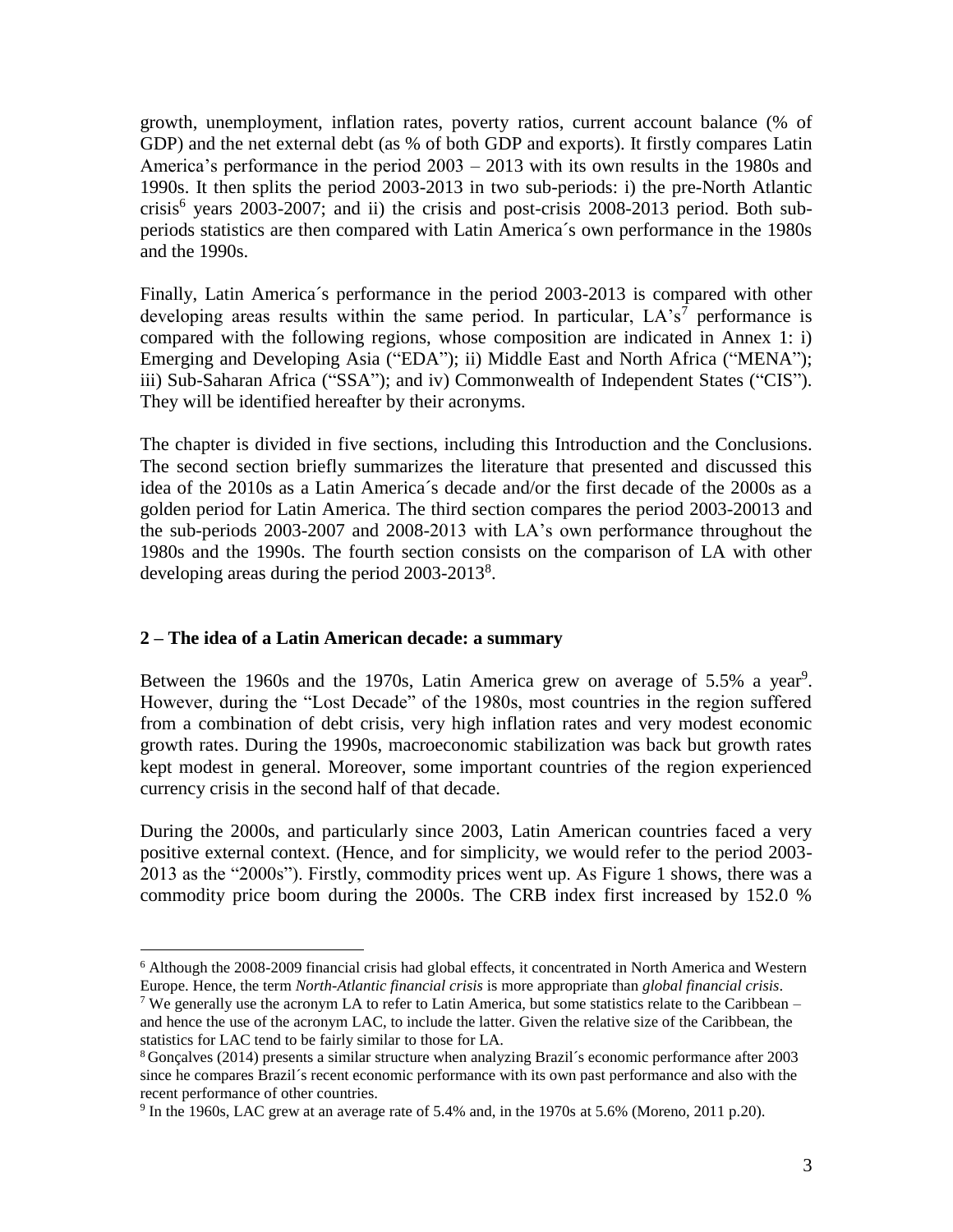between 2003-2008<sup>10</sup>. After a fall during the North-Atlantic crisis, it reached another peak in 2011. Although the index fell in 2012-2013, its 2013 level was still around the 2008 peak and thus much above the levels of the early 2000s.



**Figure 1- Index of Commodity prices (2000=100)**

Source: Authors' elaboration based on data from the UNCTAD

As most countries in the region (and particularly in South America) are commodity exporters, Latin America benefited from this rise in commodity prices. More specifically, the commodity prices boom translated into significant terms of trade increases for the region from 2003 on (see Figure 2). Apart from the 2009 crisis period, terms of trade increased continuously from 2003 to 2011.



**Figure 2- Evolution of index of terms of trade in LAC (2000=100)**

Source: Authors' elaboration based on data from the UNCTAD

It is important to note that this spike in commodities prices – and hence the improvement of terms of trade – can be attributed, among other things, to the impressive growth of China over the last decade<sup>11</sup>. However, the "Chinese miracle" did not equally affect the countries in the region. For Mexico, Chinese manufacturing competition in the US market led the country to remain below the LA average growth during the decade. Since the entry of China in the WTO, some authors argued that Mexico could be one of the countries that would be negatively affected<sup>12</sup>. Utar and Torres Ruiz  $(2013)$  analyzed the

 $\overline{a}$ 

<sup>10</sup> Erten and Ocampo (2013) argue that there were four commodity *super-cycles* of around 30-40 years for the period 1865-2010. They suggest that the fourth super-cycle started precisely in the early 2000s and is still going on, now in its downward phase.

 $11$  Yu (2011), for instance, analyzed how the composition of growth in China, particularly high investment rates that support industrialization and urbanization, have contributed to a large and growing demand for commodities over the last decade.

 $12$  Dussel (2005).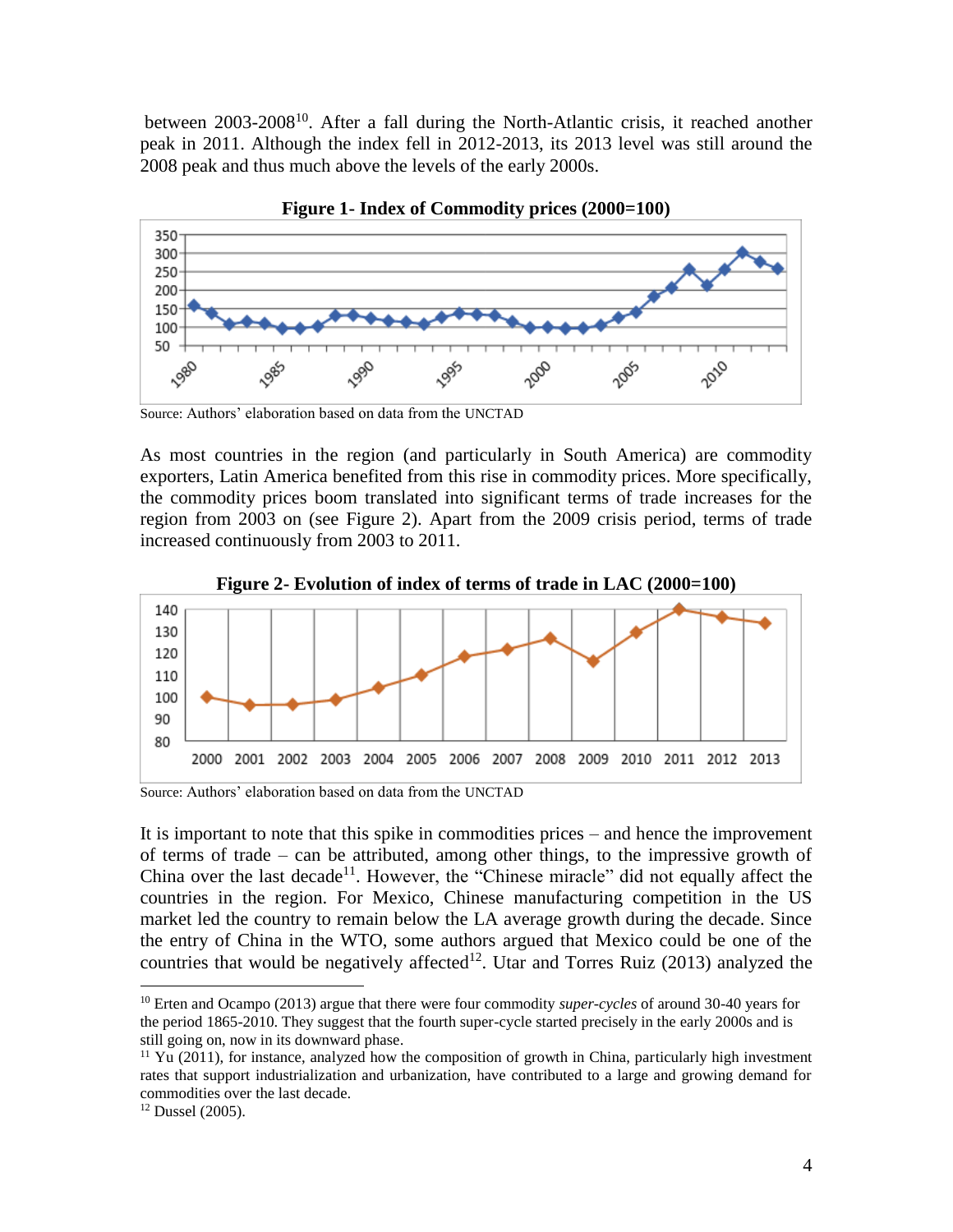effects of the Mexican-Chinese competition in the US market. Using data from 1990 to 2006, their empirical analysis reveals a substantial effect of intensified Chinese competition on the Mexican *"maquiladoras"*.

Moreover, the 2000s were also a period of abundant international liquidity. Therefore, Latin America also benefited from this fact since the period was marked by positive capital inflows (see Figure 3). Net direct investment flows were positive throughout the whole 2000s. Net portfolio investment flows turned positive from 2007 on. Both kept positive even during the peak of the North-Atlantic financial crisis (2008-2009).



**Figure 3- LAC's net capital flows (US\$ billions)**

 $\overline{a}$ 

The countries of the region didn´t miss the opportunity provided by such a positive external scenario and experienced a growth upsurge during the 2000s. In most cases, growth acceleration was followed by poverty reduction, better income distribution and low inflation rates. This process led to a growing confidence with Latin America, based on which part of the press, multilateral institutions, and think tanks started to talk of a "Latin American decade."

According to the *Financial Times* and *The Economist*, the label "Latin American decade" was first proposed in 2010 by Sir Martin Sorrell, a British adman. His idea was that the 2010s were going to be the decade of Latin America<sup>13</sup>. Following this idea, *The Economist* made a special report on the region in September 2010. The special report´s articles pointed some problems – like slow productivity growth – and the need of further reforms<sup>14</sup>. However, the tone was mostly positive.

The most important endorsement of the idea of a Latin American decade was perhaps that made by the President of the Inter-American Development Bank, Luis Alberto Moreno. In a 2011 report of 161 pages, Moreno argued that there were plenty of improvements in the region throughout the 2000s and that there were several reasons for optimism for the 2010s. He stressed many times that the Latin American decade was not a certainty and

Source: Authors' elaboration based on data from the IMF

<sup>13</sup> See Rathbone (2013), and *Nobody´s Backyard*, The Economist, September 9th 2010.

<sup>14</sup> See, for instance, the articles: *A Latin America Decade?*; and *So Near and Yet so Far,* The Economist, September 9th 2010.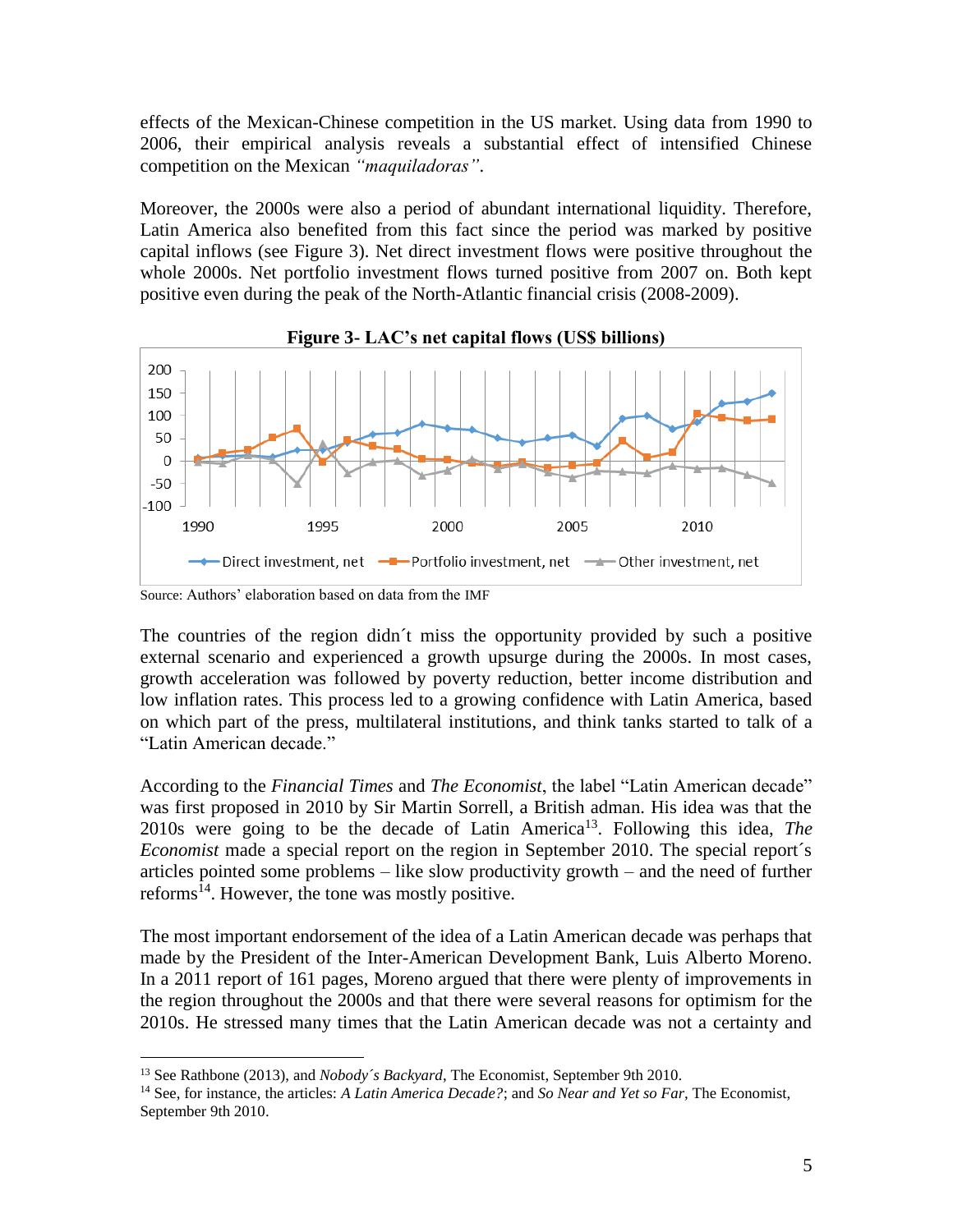that it would only be achieved with good policies. However, he strongly believed that there was a real window of opportunity for this Latin American decade to become a reality and that the continent was prepared for the challenge.

On the one hand, there were internal reasons for optimism. For instance, macroeconomic policies and banking and fiscal institutions were sounder than in the past, meaning that the region was better prepared to face crises (Moreno, 2011: XIII-XVI; 147). On the other hand, the external sector prospects also seemed to be favorable. It was believed that the world demand for natural resources and commodity prices would be kept at high levels. Hence as the region is an important commodity exporter, this meant a positive external scenario (Moreno, 2011: XVI; 34; 147).

A slightly optimistic position was also defended by Cárdenas (2011). He affirmed that it was still an open question whether Latin America would waste or benefit from the then favorable context. Nevertheless, he also believed – as his article´s title suggests - that the 2010s were a *once in a lifetime opportunity for Latin America*. Firstly, he pointed a demographic opportunity thanks to the decline in the dependency ratio until the 2020s. Secondly, he showed a belief that the favorable external scenario of high commodity prices and low-interest rates in the United States would last for a few more years, giving the region countries still a chance to adjust their economies before the scenario changed. These adjustments meant, for instance, increasing savings and investments in human capital and R&D.

However, it is worth noticing that some analysts always remained skeptical about the chances of a Latin American decade in the 2010s. For instance, Velasco (2011) argued that the favorable external scenario was the most important factor for the region´s good performance. Similar euphoria periods happened in the past during favorable external contexts, but they ended in crisis when the scenario reverted. In this regard, he was concerned about the way fiscal policy was being managed during the growth years.

Ocampo (2012) also pointed out that the external scenario was the most important driver of LA's economic growth in the recent past. In this context, he believed that the good external conditions were almost over, especially taken into account that world trade was losing the dynamism, and the upward phase of the commodities *super-cycle* seemed to have reached its peak. More importantly, he argued that – among other things - a model which could foster economic growth would have to focus on productive sector strategies aimed at promoting technological improvements and innovation, but that had not been the case since the 1990s when Latin-American countries adopted the orthodox export-led growth model in.

In fact, contrary to many expectations the external scenario started to change possibly sooner that was believed. In 2012-2013, China's economy slowed down and commodity –particularly non-oil – prices started to decline. As most of the Latin American countries started to decelerate during this period, the chances of a Latin American decade became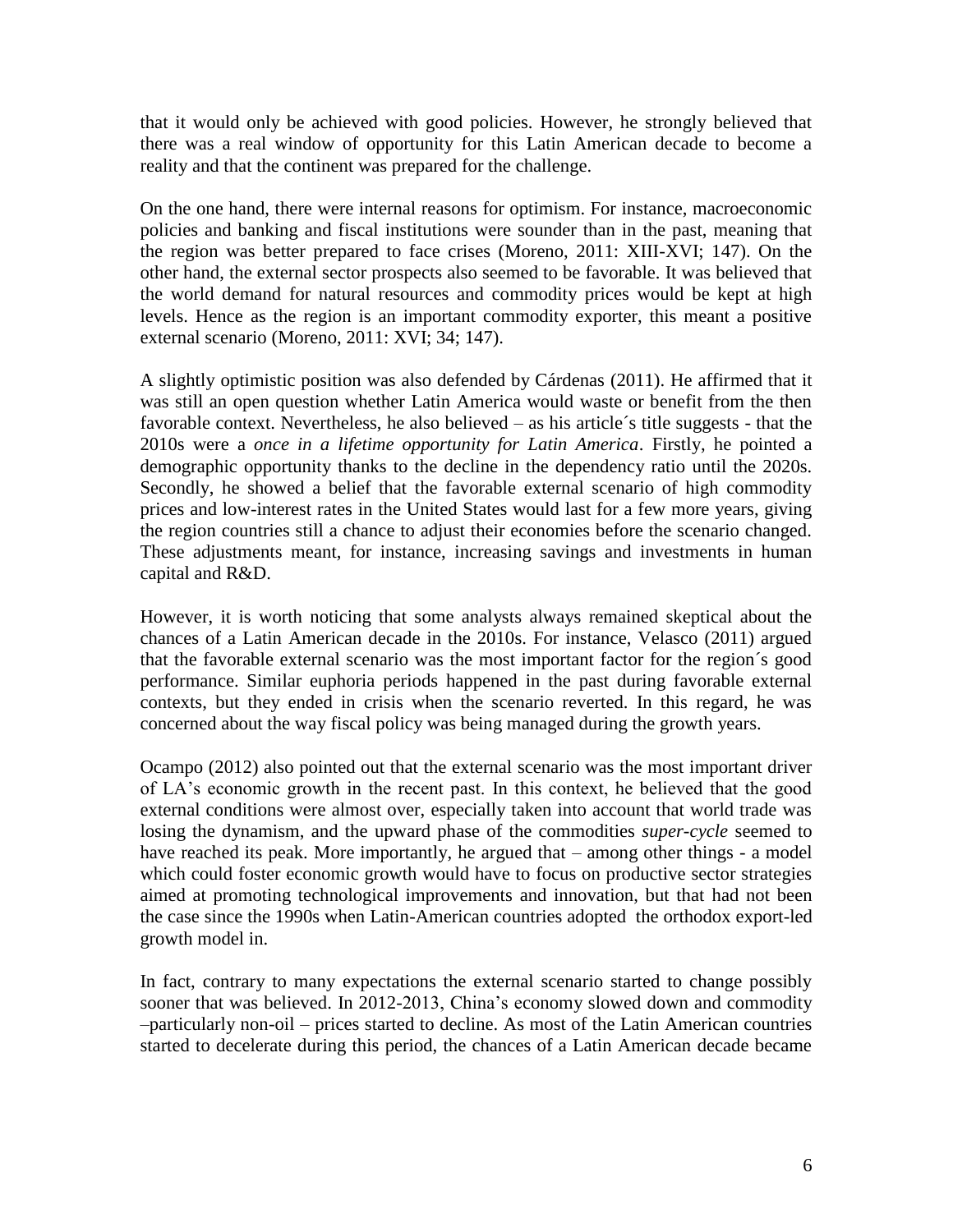more and more unlikely. A growing sense of pessimism regarding Latin America has been spreading among the press and academia since then<sup>15</sup>.

In the wake of harder times, there was a new way of discussing the idea of a Latin American decade. As the good prospects for the 2010s vanished, it became clearer that the so-called Latin American decade had been perhaps the first decade of the 2000s. Talvi and Munyo (2013) seemed to suggest this point. They named the period from the third quarter of 2003 to the third quarter of 2008 as the *Golden Years* of Latin America. During this pre-Lehman crisis period, the seven largest Latin American economies<sup>16</sup> (LA-7) grew at an average rate of 6.6%. By contrast, they named the 2012-2013 decelerating period as *Cooling-Off* (Talvi and Munyo, 2013: 1; 4-5).

More recently, Talvi (2014) suggested a slightly different version. He divided the 2004- 2014 period into two sub-periods: 1) 2004-2011, a phase in which LA-7 grew 6.1% per year on average (excluding the financial crisis interruption); 2) the cooling-off period that started in 2012 (Talvi, 2014). However, in both Talvi and Munyo (2013) and in Talvi (2014) the main idea is closely the same: the 2010s are far from being brilliant and the very good performance period consisted of the years before it, be them just the pre-Lehman crisis period (2003: III – 2008: III) or the entire 2004-2011 period. We suggest another division for this paper: 2003-2007 and 2008-2013. This division is close to the one proposed in Talvi and Munyo (2013) and thus different than the one proposed in Talvi (2014). We believe that using 2008 as the breakdown is the best option because the 2008-2013 period was mostly of slow economic growth. There was high growth in 2010 but only after a strong slowdown in 2008-2009 (even a recession in some countries), with a new slowdown already starting in 2011. The next sections will analyze Latin America's performance during the pre-North-Atlantic financial crisis and the more recent period.

# **3- Latin America´s performance over the last decades**

This section will use only data from LAC countries and aims to: i) compare the recent period (2003-2013) with the Lost Decade (1980-89) and what we will call the Neoliberal Era (1990-2002), and ii) present the indicators for the current decade but also dividing it into two sub-periods: (2003-2007 and 2008-2013). In terms of the data, we will use GDP growth, the unemployment rate, inflation and poverty ratios as performance indicators. Additionally, due to the importance of the external sector, we also use two indicators of external vulnerability: the current account balance (% of GDP) and the net external debt (as both % of GDP and of exports).

We divided the recent decade in two sub-periods due to the North-Atlantic financial crisis that started in mid-2007 with the sub-prime crisis in the U.S. and became severe after the collapse of Lehman Brothers in September 2008. Even though the crisis originated in developed countries, Latin America and other emerging markets also suffered its consequences. Hence, it is interesting to split the last decade in two sub-periods: i) before

 $\overline{a}$ 

 $15$  See, for instance, Rathbone (2013, 2014).

<sup>16</sup> Argentina, Brazil, Chile, Colombia, Mexico, Peru and Venezuela.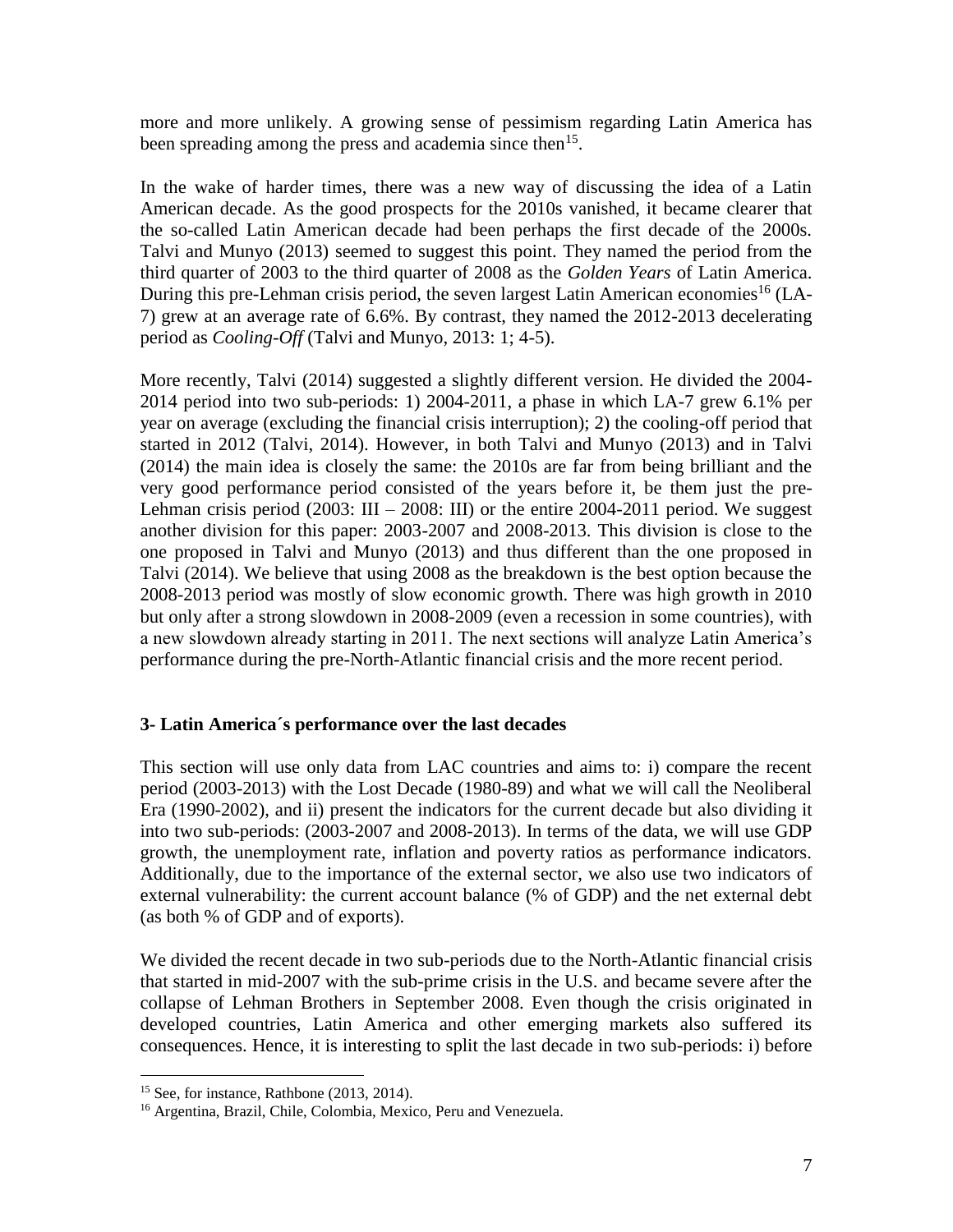the beginning of the crisis (2003-2007) and; ii) after the outbreak of the crisis (2008- 2013).

We analyze the region's performance in selected indicators when compared to its record during the previous two decades, and similarly evaluate the last decade by dividing it in before and after the North-Atlantic financial crisis. We conclude that the region presents better indicators over the past ten years when compared to the previous two periods. Meanwhile, the first half of the last decade presents, in general, better indicators than the aftermath of the North-Atlantic crisis, especially when it comes to the GDP growth rate and external sector indicators.

We start the analysis with the two most common macroeconomic indicators: annual GDP growth rate and the inflation rate. Table 1 presents the relevant information. The most recent period shows a robust increase in GDP growth, which almost doubles that achieved during the Lost Decade and exceeds substantially that of the Neoliberal Era*.* In addition, population growth decreased significantly from the 1980s to the present: from over 2% per year in the 1980s to 1.2% during 2003-2013. Hence, when analyzed in per capita terms, GDP growth exhibited an even more positive result in the 2000s.

Regarding the two sub-periods within the last decade, the table shows that the first subperiod (2003-2007) showed the best performance. The average growth in the sub-periods was 4.9% and 3.1%, respectively. This represents a significant decline in growth. Indeed, if we compare the second sub-period of the recent decade with average growth during the Neoliberal Era*,* there is only a small increase, while the first sub-period almost doubles the growth rate achieved at that time.

Inflation, one of the main problems of the first two decades of the sample, remained under control during the recent period. The first and second periods experienced average inflation of 138% and 103%, respectively. It is noteworthy that between 1985 and 1995 the index experienced an enormous peak and reached almost 500% in 1990. In contrast, during the most recent period (2003-2013), the average inflation was 6.8%.

| Table 1 ODT growth and imidition (average for the period) |                   |                  |  |
|-----------------------------------------------------------|-------------------|------------------|--|
| <b>Period/Indicator</b>                                   | <b>GDP</b> growth | <b>Inflation</b> |  |
| 1980-1989                                                 | 2.1%              | 138%             |  |
| 1990-2002                                                 | 2.6%              | 103%             |  |
| 2003-2013                                                 | 3.9%              | 6.8%             |  |
| 2003-2007                                                 | 4.9%              | 6.9%             |  |
| 2008-2013                                                 | 3.1%              | 6.7%             |  |

**Table 1- GDP growth and Inflation (average for the period)**

Source: Authors' elaboration based on data from the IMF

The poverty ratio is the indicator that presents the most remarkable performance during the last decade. Among the many existent poverty measures, we opted to use the World Bank's indicator poverty headcount ratio at \$2 a day (PPP) (% of the population). The basic advantage of this indicator is that it can be used for international comparisons, as it is available not only for Latin America but also for the other developing regions; the comparison among them will be presented in the next section. As we will see below, a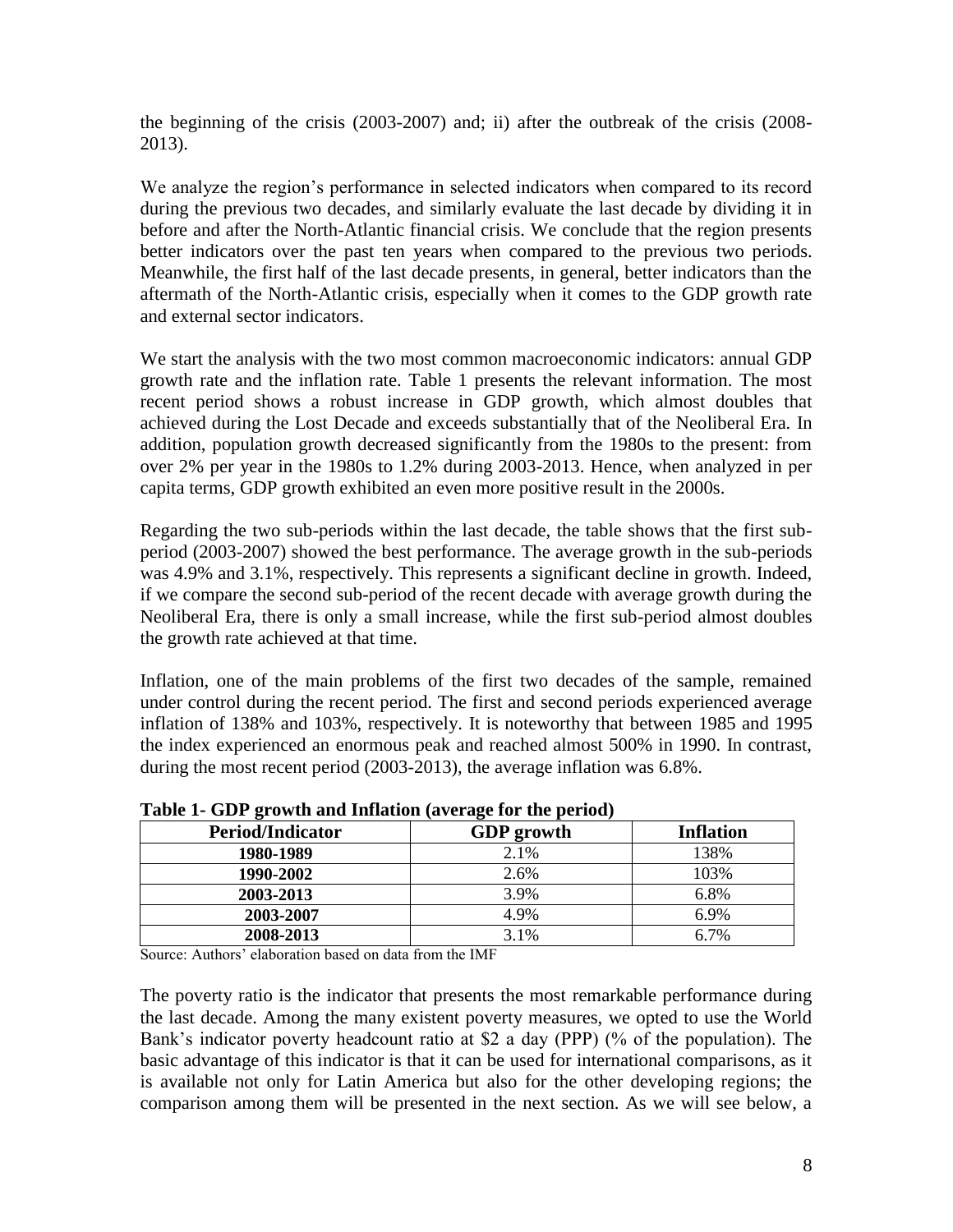similar story can be described with the alternative indicator of the poverty headcount ratio of the United Nations Economic Commission for Latin America and the Caribbean (ECLAC/CEPAL)

As Table 2 shows, the poverty ratio indicator remained around 22% during the Neoliberal Era, but declined to 15.5% in the period 2003-10 and 11.2% in the sub-period 2008-  $2010^{17}$ . On the year  $2010$  – the last year with data available – the number was 10.4%. In other words, the region experienced a stunning decrease of the poverty ratio of over half in only eight years.

Regarding the two sub-periods, the region successfully reduced the index in both of them. Unfortunately, for the second sub-period there is data only for three years. From 2002 to 2007, the ratio declined by 1.8 percentage points per year. Meanwhile, from 2008 to 2010 the decrease was only of one percentage point per year. This indicates that even though the region kept improving after the crisis, the pace was a much slower one.

In terms of unemployment, there is only data for 1991-2013. The average unemployment rate for the 2000s was only slightly below that of the Neoliberal Era, but there are significant variations in the trends during both periods. While in the 1990s the unemployment rate increased, the indicator experienced a sharp drop during the most recent period. Table 2 presents the average for the periods and in parentheses the change experienced during the periods (difference from the last and first years of the sample).

Regarding the two-sub-periods of the last decade, interestingly, the unemployment rate continued to decline during the second, though at a slower pace. Due to the high initial levels inherited from the Neoliberal Era, the average for the first sub-period is 9.2% but it declines to 7% during the second. Despite a small spike in 2009, due the impacts of the North-Atlantic financial crisis that brought the unemployment from 7.3% in the previous year to 8.1%, there is no other year where unemployment rose. However, as indicated, the pace of improvement of employment decreased significantly after the crisis.

| period)          |                                                                     |                                                                   |
|------------------|---------------------------------------------------------------------|-------------------------------------------------------------------|
| Period/Indicator | <b>Poverty Ratio (average and</b><br><b>%</b> change in the period) | Unemployment <sup>**</sup> (average and<br>%change in the period) |
| 1980-1989        | See table 3 and footnote 18                                         | -                                                                 |
| 1990-2002        | $21.8\%$ ( $-1.7\%$ )                                               | $9.7\%$ (+49%)                                                    |
| 2003-2013        | $15.5\%$ (-54%) <sup>*</sup>                                        | $8.5\%$ (-45%)                                                    |

**Table 2- Poverty Ratio and Unemployment (average and percentage change in the period)**

Source: Authors' elaboration based on data from the World Bank and the IMF

\*2010 is the last available data. \*\*There is no unemployment indicator for the region before 1991.

**2003-2007** 19.4% (-1.8% PY) 9.2% (-35%) **2008-2013** 11.2% (-1% PY)\* 7.0% (-15%)

 $\overline{a}$ <sup>17</sup> We eliminated from Table 2 the World Bank estimates for the 1980s, as they showed a decline of poverty in the midst of the Latin American debt crisis. In contrast, the ECLAC numbers shown in Table 3 indicate a significant increase in poverty during that decade.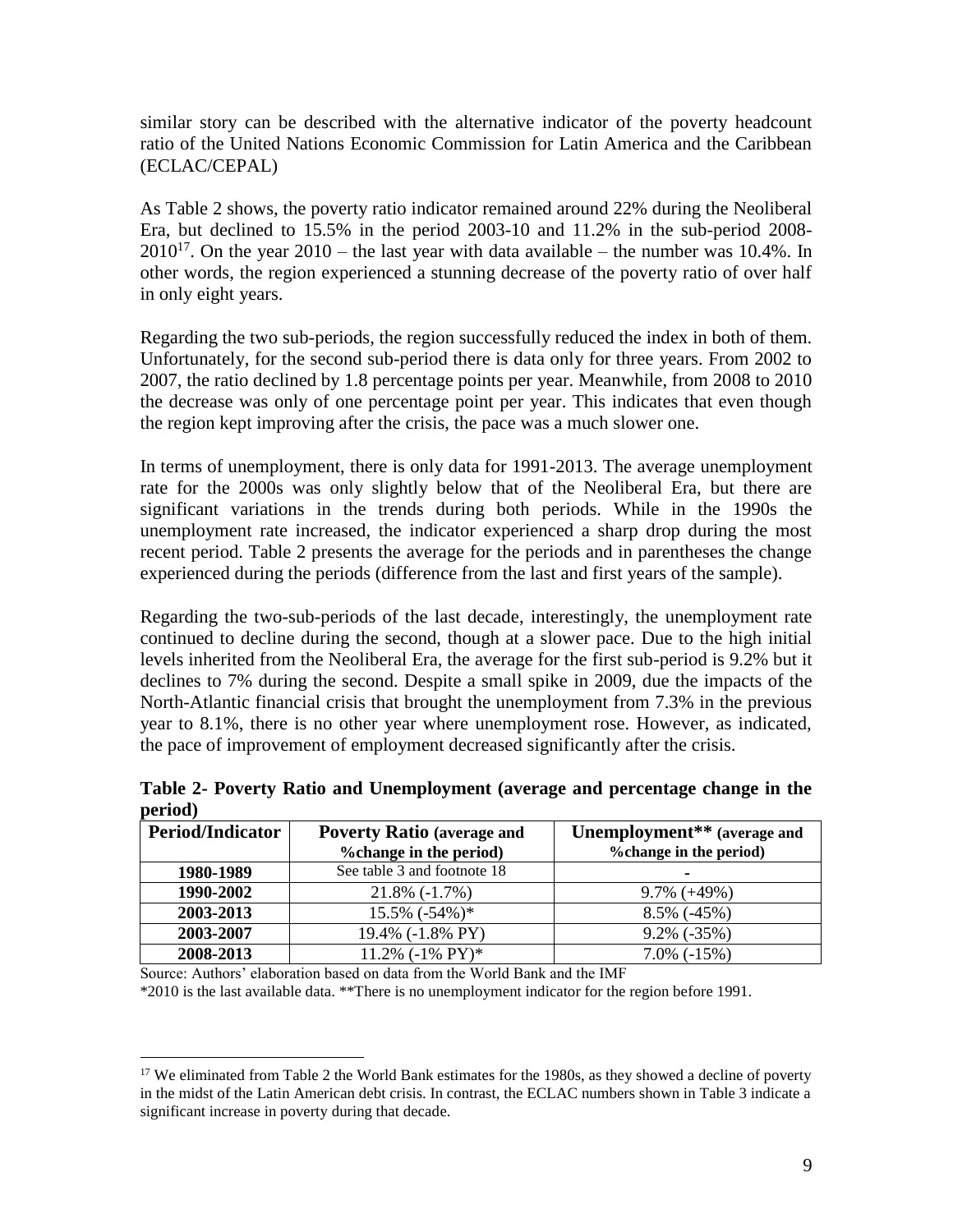As pointed before, we used the poverty indicator that allowed us to compare Latin America with other regions. Alternatively, ECLAC provides its own estimates for the regions' poverty and extreme poverty<sup>18</sup>. In Table 3, we present the data – together with unemployment data from the World Bank – for selected years. It can be noted that the region experienced a peak in both poverty and extreme poverty in 1990, at the end of the Lost Decade. During the following decade, the indicators remained at a very high level – with unemployment peaking in 1999 – and then started to decrease when LA started to recover in 2002-2003, achieving its best observations in the last available year, 2013.

| <b>Period/Indicator</b> | <b>Poverty Ratio</b> | <b>Extreme Poverty</b> | Unemployment |
|-------------------------|----------------------|------------------------|--------------|
| 1980                    | 40.5%                | 18.6%                  |              |
| 1986                    | 43.3%                | 20.7%                  |              |
| 1990                    | 48.4%                | 22.6%                  | 7.5%         |
| 1994                    | 45.8%                | 20.9%                  | 8.4%         |
| 1999                    | 43.8%                | 18.6%                  | 11.2%        |
| 2005                    | 39.7%                | 15.4%                  | 9.0%         |
| 2009                    | 32.9%                | 13.0%                  | 8.1%         |
| 2013                    | 28.1%                | 11.7%                  | 6.2%         |

**Table 3- Poverty Ratio and Unemployment (selected years)**

Source: Authors' elaboration based on data from the ECLAC (poverty) and the World Bank (unemployment)

Table 4 presents the external sector indicators. The current account balance presents a negative result in all periods. In the first two, it reached -1.9% and -2.2% of GDP, respectively. The 2000s were better but not good enough to present a positive result (- 0.4%). Hence, even in a period with a very strong increase in the terms of trade (Figure 2) the region could not keep the current account positive, making it dependent on external capital flows.

The difference is clear, however, when the two sub-periods of the 2000s are differentiated. The averages are 0.8% and -1.5% respectively. Therefore, the indicator was positive during the first sub-period, but became negative during the second subperiod, moving closer to the levels observed in previous decades.

We use two different indicators for the foreign debt: external debt as a percentage of both GDP and exports. The external debt declined significantly according to both measures. The average for the three periods were 43%, 36% and 28% respectively for the exports as percent of GDP, and 323%, 235% and 126% when estimating it as a percentage of exports.

There was a slight improvement from the first sub-period for the second. The external debt as a percentage of exports dropped from 135% to 118%, whereas the external debt as a percentage of GDP fell from 31% to 25%. However, in both cases the lowest point of the series is 2008. After that, the series starts to rise again.

 $\overline{a}$ <sup>18</sup> Differently from the World Bank and other official indicators that are defined in terms of dollar value, identical for all countries in terms of purchasing power parity, the ECLAC´s index considers each countries' specific "food basket" and respect the prevailing consumption structures (United Nations, 2010).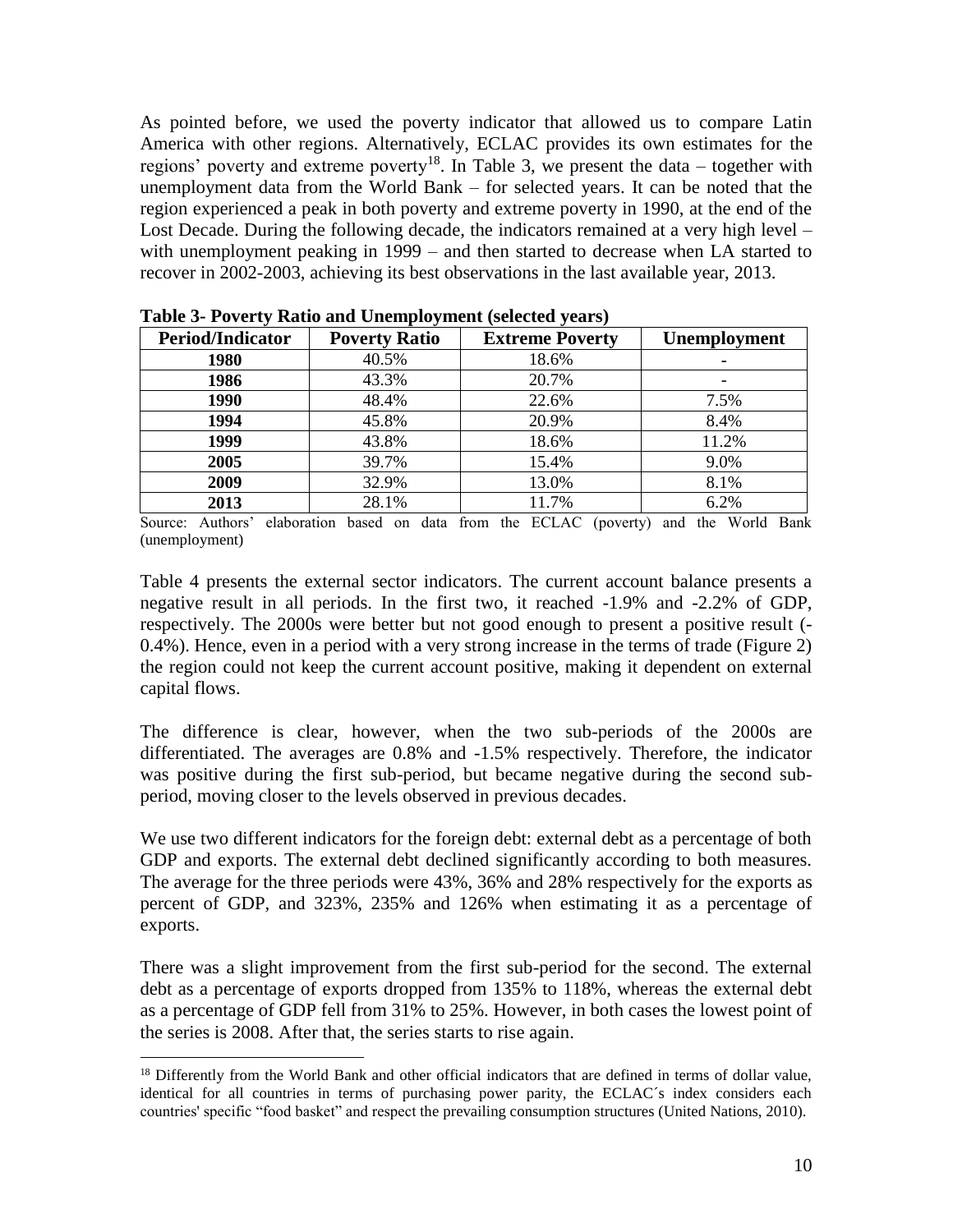| <b>Period/Indicator</b> | <b>Current account</b> | <b>External Debt</b>  | <b>External Debt</b> |
|-------------------------|------------------------|-----------------------|----------------------|
|                         | % of GDP               | $\frac{6}{6}$ of GDP) | $(\%$ of exports)    |
| 1980-1989               | $-1.9\%$               | 43%                   | 323%                 |
| 1990-2002               | $-2.2%$                | 36%                   | 235%                 |
| 2003-2013               | $-0.4%$                | 28%                   | 126%                 |
| 2003-2007               | $0.8\%$                | 31%                   | 135%                 |
| 2008-2013               | $-1.5%$                | 25%                   | 118%                 |

**Table 4- External indicators (average for the period)**

Source: Authors' elaboration based on data from the IMF

In conclusion, the region experienced a positive decade in the selected indicators. In terms of GDP growth, the decade was significantly better than the previous ones and the inflation rate, unlike the past two periods, remained under control.

Unemployment levels and poverty ratio were the indicators that showed the best performance. There has been a downward trajectory in unemployment rates since 2003 – from 11.2% to 6.2% in 2013 – that continued even after the North-Atlantic financial crisis. In addition, the poverty rate decreased by over half during the 2000s, whereas it had remained quite stable during the Neoliberal Era and had increased during the Lost Decade, according in the latter case to ECLAC.

Regarding the sub-periods within the last decade, GDP growth performance declined significantly during the second sub-period, though inflation remained stable. Unemployment and poverty continued to decrease during the second sub-period, but the pace of improvement slowed down significantly, indicating the effects of the growth slowdown experienced after the North-Atlantic financial crisis.

The current account balance result for the last decade was negative but considerably better than in the other periods, and the external debt decreased significantly. Breaking down the 2000s, the current account displayed a positive result during the first sub-period but a negative one during the second. And although the external debt averages were better in the second sub-period, they started to increase right after the crisis and remained in an upward trajectory during the entire second sub-period, indicating a negative trend.

# **4- Developing regions performance during the last decade**

The previous section brought us two main conclusions. The record of Latin America during 2003-2013 was much better than during the previous two decades. However, when this decade is divided into two sub-decades, it is clear that there is a noticeable worsening of economic conditions in the aftermath of the North-Atlantic crisis, indicating that the Golden Years were behind.

To answer the questions posed in the introduction to this paper, we must not only look at the data for Latin America but also compare them with other emerging/developing regions over the past decade. This section compares, therefore, the performance of LAC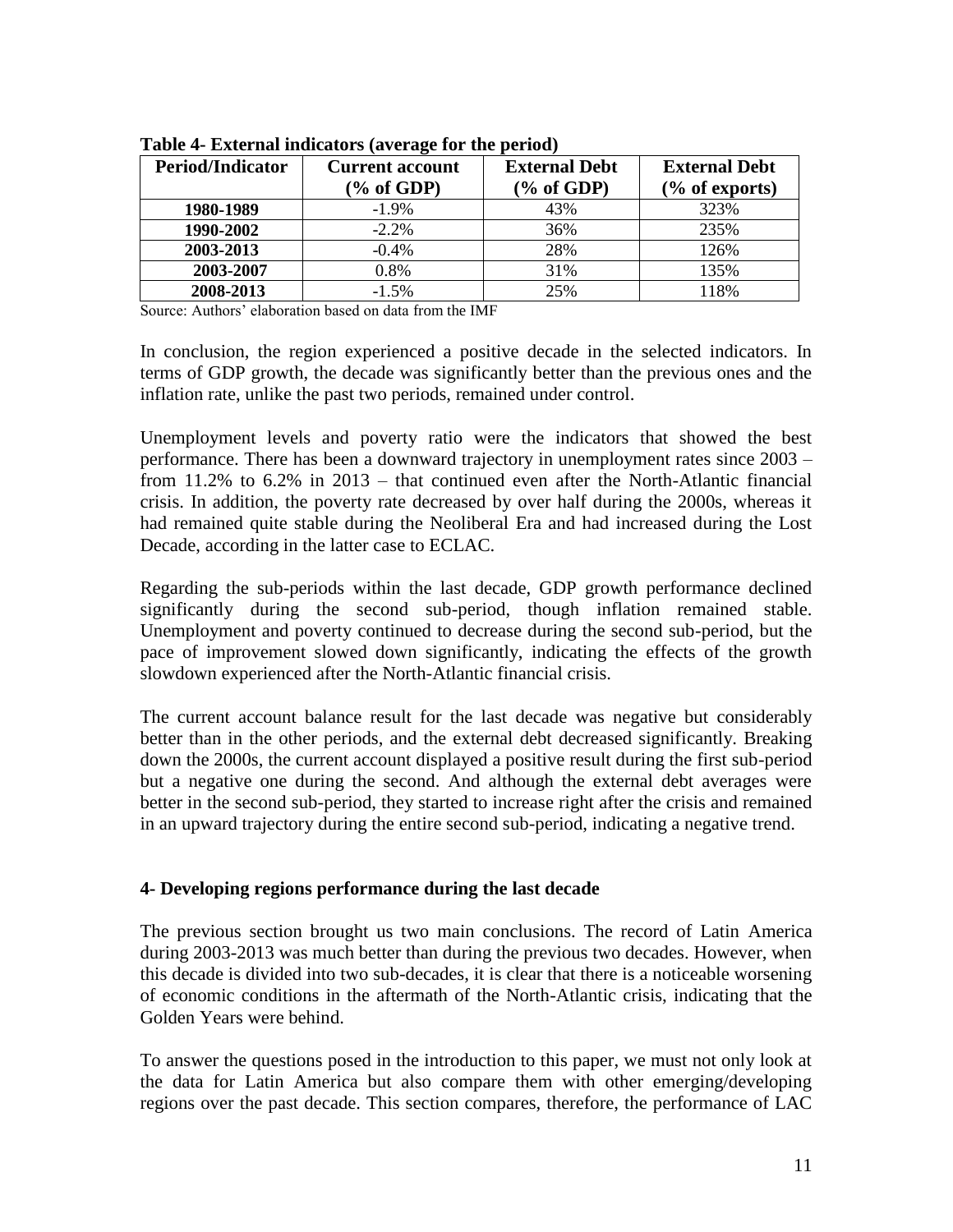using the same indicators analyzed previously but this time for four other developing regions. The objective is to analyze if the past decade was good for LAC relatively to other regions or if the positive indicators exhibited by the region were only part of a phenomenon that took place in all emerging markets.

Looking only at the data for  $LAC - as$  in the last section – would be misleading because we would be missing the bigger picture. Analyzing other developing regions' performance allows us then to figure out whether the last decade was good for all emerging markets and not just for Latin America. Additionally, it makes possible to evaluate if LAC underperformed within the group of developing regions.

In this regard, Velasco (2013) has pointed out how the well-known development economist Carlos Diaz-Alejandro remarked in the 1970s that the combination of high commodity prices, low international interest rates, and abundant international liquidity would amount to economic nirvana for developing countries.

This was exactly the scenario experienced by the emerging markets during the period 2003-2013. The very low interest rates in the developed countries also allowed the emerging economies to experience lower rates and primarily to benefit from the inflow of capital looking for better returns. Besides, as indicated in section 2, commodity prices showed a significant improvement during the decade. Hence, all the elements in the dreamed "nirvana" described by Diaz-Alejandro were present, so that the external context was favorable not only to LAC but also to other emerging/developing regions.

Turning back to the indicators, we found some limitations in the international databases for some of the regions. Particularly, the data on unemployment and poverty were incomplete for some countries (see Annex 2 for details). In order to make them comparable between the regions, we weighted the numbers by population in the countries to construct regional averages with the available data.

As Figure 4 shows, in terms of economic growth the analyzed decade was splendid for the emerging countries. In decreasing order, the GDP average growth for the decade was very good in all regions: EDA (8.4%), SSA (6.1%), MENA (5.4%), CIS (5.0%) and LAC  $(3.9\%)$ .

Arguably, LAC's performance was far from remarkable. The region presented less than half of the average GDP growth than EDA and almost a fourth less than the penultimate in the list, the CIS. Hence, at least in the growth perspective the decade was relatively bad for LAC since all the other developing regions exhibited significantly higher growth rates.

# **Figure 4- GDP growth (2003-2013)**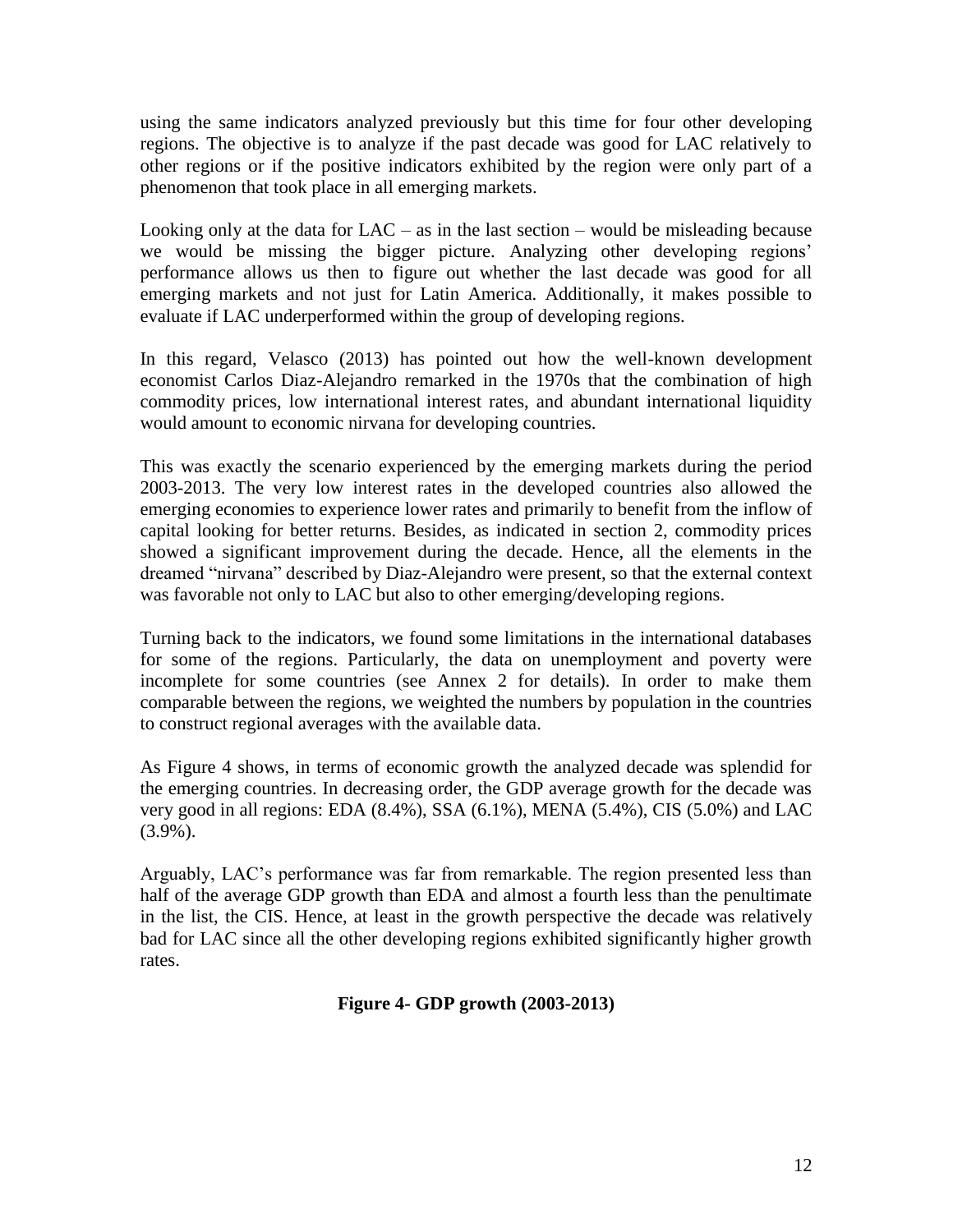

Source: Authors' elaboration based on data from the IMF

Table 5 shows that LAC presented the second best result regarding inflation: 6.8%, right after EDA's 4.8%. All the other three regions showed results above 8%, with CIS being the highest. This indicates that in terms of price stability, the region achieved an excellent result.

Table 5 also shows data for unemployment. Unfortunately, there was no sufficient data to construct an index for sub-Saharan Africa. LAC was the region that most successfully reduced unemployment rates, from 10.5% in 2003 to almost half of that level in 2013, 6.1%. However, all the regions experienced a decrease in this indicator. EDA experienced the lowest decrease, but this reflects the fact that the initial rate was already very low, and the region succeeded in keeping the lowest unemployment rate among all developing regions during the whole period. CIS presented a considerable decrease, from 8.9% to 6.1%, while MENA also diminished its rates in about two percentage points, from 13.0% to 11.0%.

Regarding the poverty ratio, we used the same indicator as in previous section, the percentage of population living on less than \$2 per day. Unfortunately, there was no sufficient data for many countries. Based on available data, EDA was the most successful region in decreasing the poverty rate, from 38% in 2005 to 22.7% in 2011, the last year for which there are available estimates. This success must be directly linked to the incredible pace of growth presented by the region during this period. The CIS maintained the lowest poverty ratio among all regions. In the meanwhile, LAC and EDA diminished by almost 40% and MENA by 33%. The outlier was SSA with only a small reduction. As indicated above, the lack of data for some countries may have biased the estimates.

# **Table 5- Inflation, Unemployment and Poverty ratio for Developing Regions (2003- 2013)**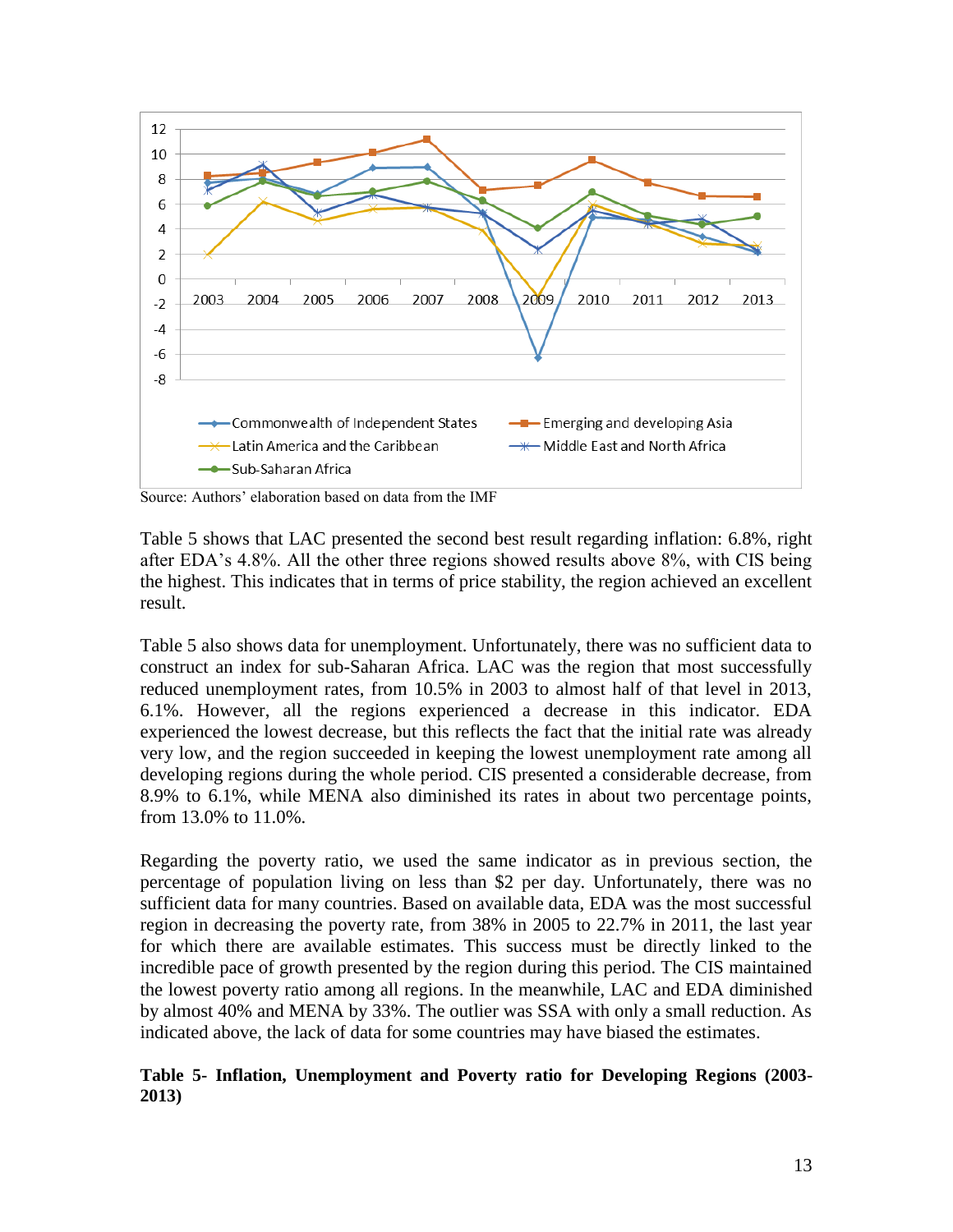| <b>Region/Indicator</b> | <b>Inflation</b> (average) | <b>Unemployment</b> (average and | <b>Poverty Ratio</b> |
|-------------------------|----------------------------|----------------------------------|----------------------|
|                         |                            | <b>%</b> change in the period)   | $(2005$ and $2011)$  |
| CIS                     | 10%                        | $7.3\%$ $(-33\%)$                | $3.4\% / 1.3\%$      |
| EDA                     | 4.8%                       | 4.9% $(-16%)$                    | 38.4% / 22.7%        |
| <b>LAC</b>              | 6.8%                       | $7.8\%$ $(-42\%)$                | 15.2% / 9.28%        |
| <b>MENA</b>             | 8%                         | $11.3\%$ ( $-15\%$ )             | 17.2% / 11.6%        |
| <b>SSA</b>              | 8.9%                       | Not enough data                  | 74.5% / 69.5%        |

Source: Authors´ elaboration based on data from IMF and World Bank

Looking now at the external sector, Figure 5 shows that the boom in the commodity prices experienced over the decade was very favorable for the developing regions that are rich in natural resources. MENA and CIS, areas with high reserves of oil and gas obtained superb current account balances: 11.2% and 4.8% of GDP, respectively. EDA kept a substantial positive result (3.3%), even lacking the natural resources in abundance like other emerging peers. In contrast, SSA and LAC were not capable of achieving positive outcomes despite the terms of trade boom. The first presented an average of - 0.1% of GDP while LAC showed the worst indicator, -0.4%.



Source: Authors' elaboration based on data from the IMF

Regarding the external debt, Figure 6, shows that all regions – except for the CIS – succeeded in diminishing their external debt as a percentage of exports during the decade. While LAC, EDA, and MENA successfully reduced the indicator by about a third, SSA did it by more than half, largely because it benefitted from the debt write-offs agreed under the Highly-Indebted Poor Countries (HIPC) Initiative. LAC remained, however, as the region with the highest debt ratio (133%) of the sample.

#### **Figure 6- External Debt (% of exports)**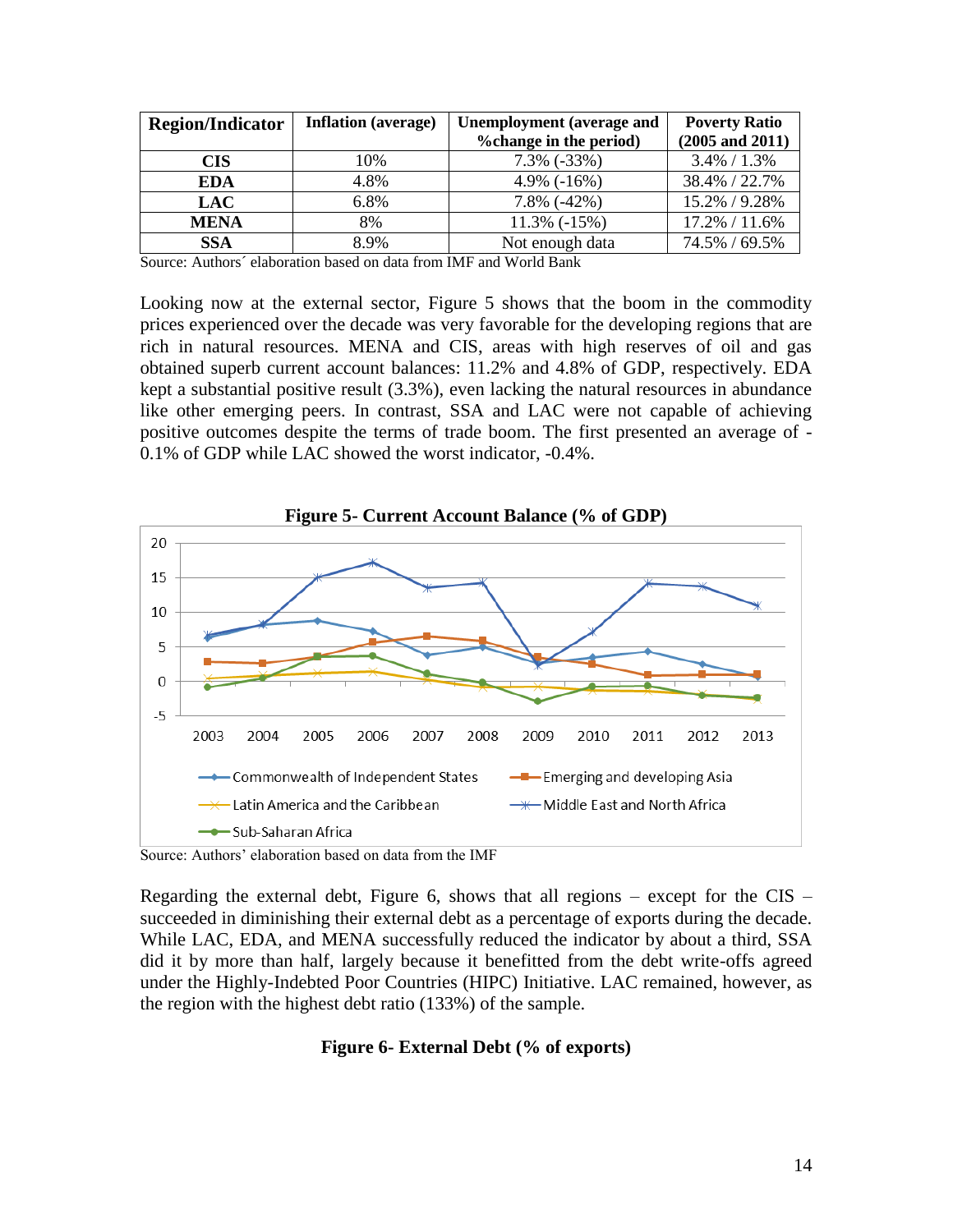

Source: Authors' elaboration based on data from the IMF

When measured as a percent of GDP, the evolution of external debt presents somewhat different results. Again, all the regions were successful in diminishing the debt ratio. The pace, however, was not the same. SSA was once more the most successful region, with a decline of over half. LAC and EDA diminished its ratio by around a third while the other two regions did it only by a tenth. In terms of average for the period, the order is: CIS (38%), MENA (29%), LAC (28%), SSA (27%) and EDA (17%).



Source: Authors' elaboration based on data from the IMF.

In sum, it can be concluded that, in terms of economic performance over the last decade, Latin America certainly did not excel when compared with other emerging/developing regions. When it comes to economic growth, it had the worst result. On average, it experienced less than half the growth rate of Emerging and Developing Asia and remained more than one percentage points below the region with the second worst record, the Commonwealth of Independent States.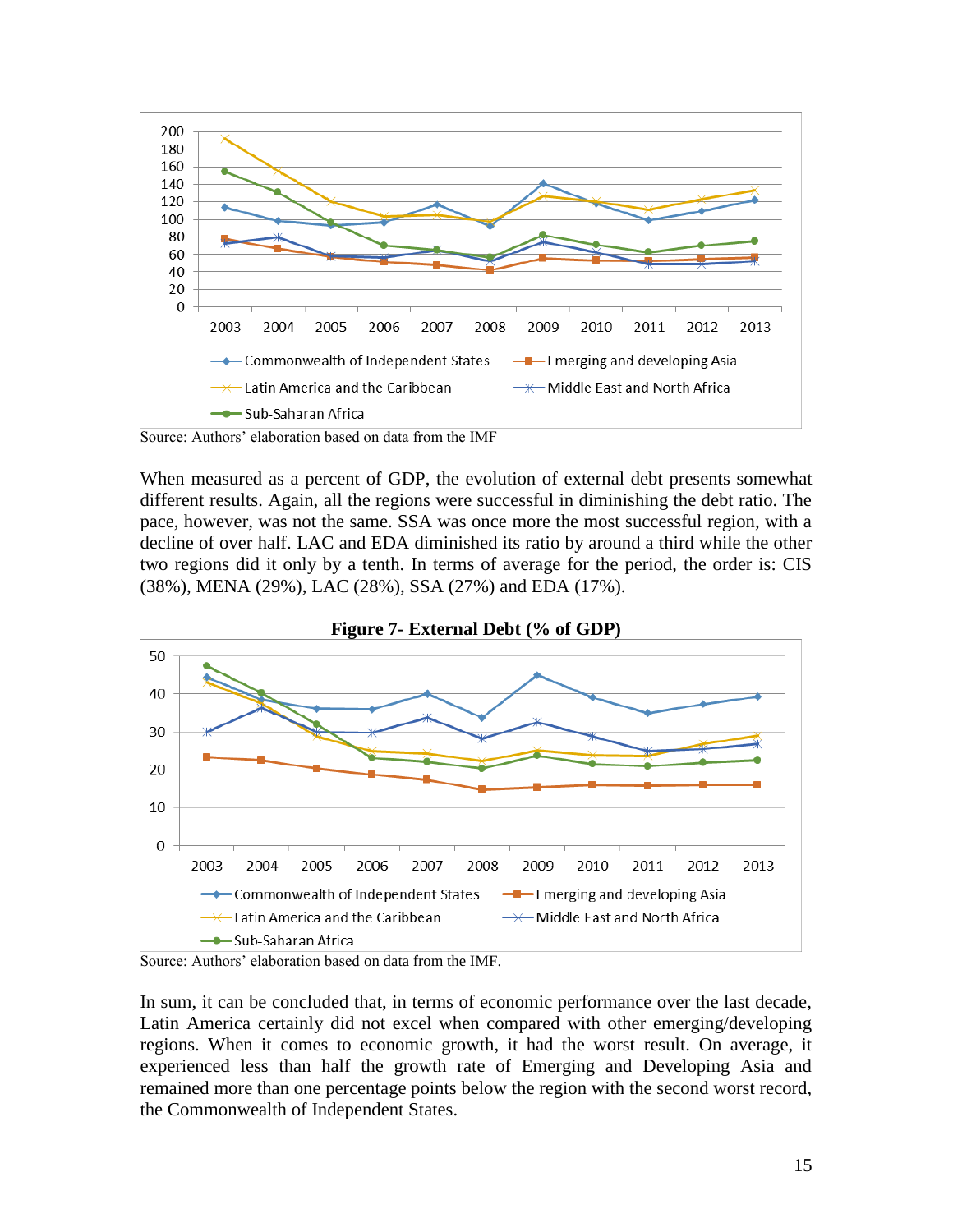Regarding inflation, LAC's result was good, being the second best among the five regions. However, the indicator was relatively low in all regions despite a small peak during the 2008 food crisis that led to two-digit inflation in some. On the other hand, LAC showed remarkable indicators in terms of reducing unemployment rates, presenting the highest drop on this critical variable among the four regions analyzed.

The poverty rate decreased in all the regions from 2005 to 2011. Unfortunately, there is a lack of observations for many countries. Nevertheless, our analysis showed that CIS levels remained very low and at decreasing rates, while LAC and EDA reduced their poverty rates by two-fifths. It is interesting to note that LAC was highly successful in reducing the poverty ratio despite the fact that it experienced the worst GDP growth rate of all regions.

Finally, in the current account balance, LAC presented again the worst performance among all regions. Only two regions of the sample showed a negative average during the decade that was marked by a boom in commodities prices: SSA and LAC, with LAC exhibiting the worst results. LAC was successful in reducing the external debt ratios, both as a proportion of GDP and exports, but it remained the region with the highest external debt as a share of exports, and with the second highest external debt ratio as a proportion of GDP. Therefore, LAC had an overall poor external sector performance when compared to other developing regions during the period analyzed.

# **5- Concluding Remarks**

Latin America got much attention in the recent past thanks to its excellent economic performance. Some authors claimed that the first decade of the 2000s — or at least part of it — was a golden period for Latin American countries. Others suggested that the 2010s were going to be Latin America's decade. The paper aimed to discuss if these visions were over-optimistic or if the region did indeed experience an outstanding period.

Section 2 explored the concept of a "Latin American Decade". It showed that the region experienced over the last decade a very significant increase in the terms of trade generated by a commodity price boom. Moreover, there was a capital flows boom to Latin America. These aspects led some authors to state that the region was about to experience, or was already experiencing a brilliant decade. However, this was not a consensus, and other authors disagreed with this vision by arguing – among other things that the golden years might end, as in the past, with a crisis.

Section 3 analyzed LAC indicators over the last decade and compared them with the region's past record. It concluded that the past ten years were highly positive for Latin America when compared with the two previous periods: the Lost Decade and the Neoliberal Era. However, a closer look at the recent decade brought some interesting conclusions. When we made a division between two sub-periods and observed economic performance before and after the 2008 North-Atlantic financial crisis, the results for the latter were disappointing. The GDP growth was lower, the external results much worse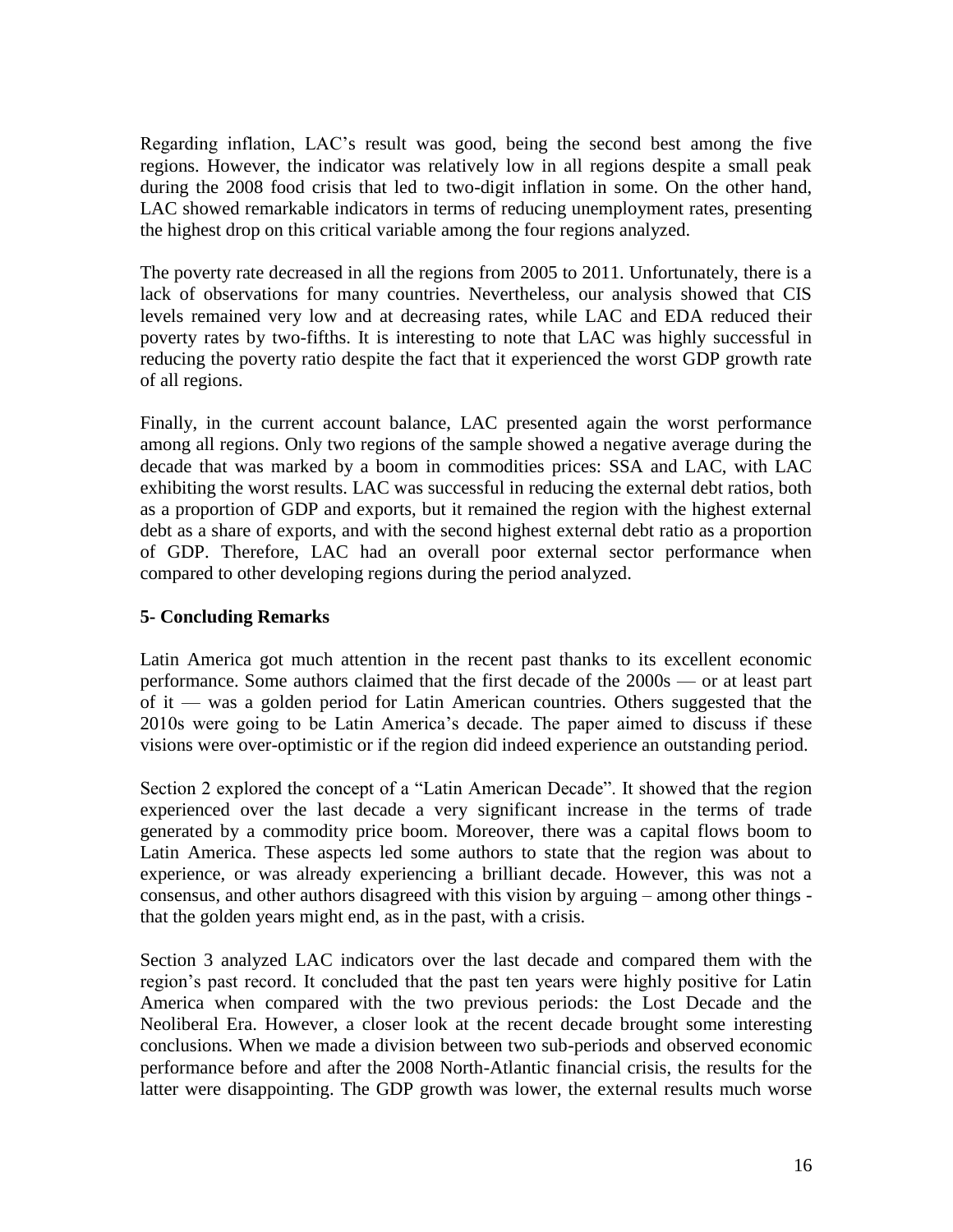and the pace of improvements in poverty and unemployment slowed down significantly, indicating that the boom years were already in the past.

Finally, section 4 compared LAC's performance over the last decade with other emerging/developing regions. Instead of over-performing other regions as predicted by the *Golden Years* hypothesis, the region under-performed in almost all indicators, experiencing in particular the worst performance in terms of GDP growth and external sector variables among all five regions. However, LAC did very well in terms of unemployment, being the region that achieved the higher reduction, and presented a slightly above average result regarding the poverty ratio.

Hence, the analysis of the data showed that it is true that the region experienced a good decade when compared to the previous two ones. However, its best performance was achieved in the five years that preceded the 2008 North-Atlantic financial crisis, after which performance worsened and the rate of improvement of several indicators slowed down significantly. Moreover, when compared to other developing regions, Latin America's performance was poorer in most indicators.

In other words, the period 2003-2013 was a Latin American decade only when compared with the region´s own past. Furthermore, these "Golden years" did not even last a decade, since they concentrated in the 2003-2007 sub-period. The less favorable external context for the upcoming years, which was already evident in 2014, also undermine the hypothesis that the 2011-2020 period could be the "Latin American Decade." Therefore, we conclude that there is neither indication of a Latin American Decade in the recent past nor in the current decade<sup>19</sup>.

# **References**

 $\overline{a}$ 

Cárdenas, Mauricio (2011). *Latin America´s Decade: a once in a lifetime opportunity.* Brookings Opinion, July 11. Available in [http://www.brookings.edu/research/opinions/2011/07/11-latin-americas-decade-cardenas.](http://www.brookings.edu/research/opinions/2011/07/11-latin-americas-decade-cardenas) Accessed in 14 December 2014.

Dussel, Peter. "The implications of China's entry into the WTO for Mexico", Global Issue Papers, 2005, N.24. Berlín: Heinrich Böll Foundation.

Erten, Bilge; Ocampo, José Antonio (2013). *Super Cycles of Commodity Prices Since the Mid-Nineteenth Century*. World Development, Volume 44, April, pp.14-30.

<sup>&</sup>lt;sup>19</sup> The paper did not intend to discuss why the region underperformed other emerging markets, especially regarding the GDP growth and the external sector. Future works can explore this subject. In addition, it is important to note that we work with aggregate data. In this way, some countries will be more representative in the sample than others will. In LAC, this is clearly the case for Brazil and Mexico. According to data from 2013, these countries together are responsible for 52% of the population and 57% of the GDP of the region. Future works can also explore this point and analyze the results within the region.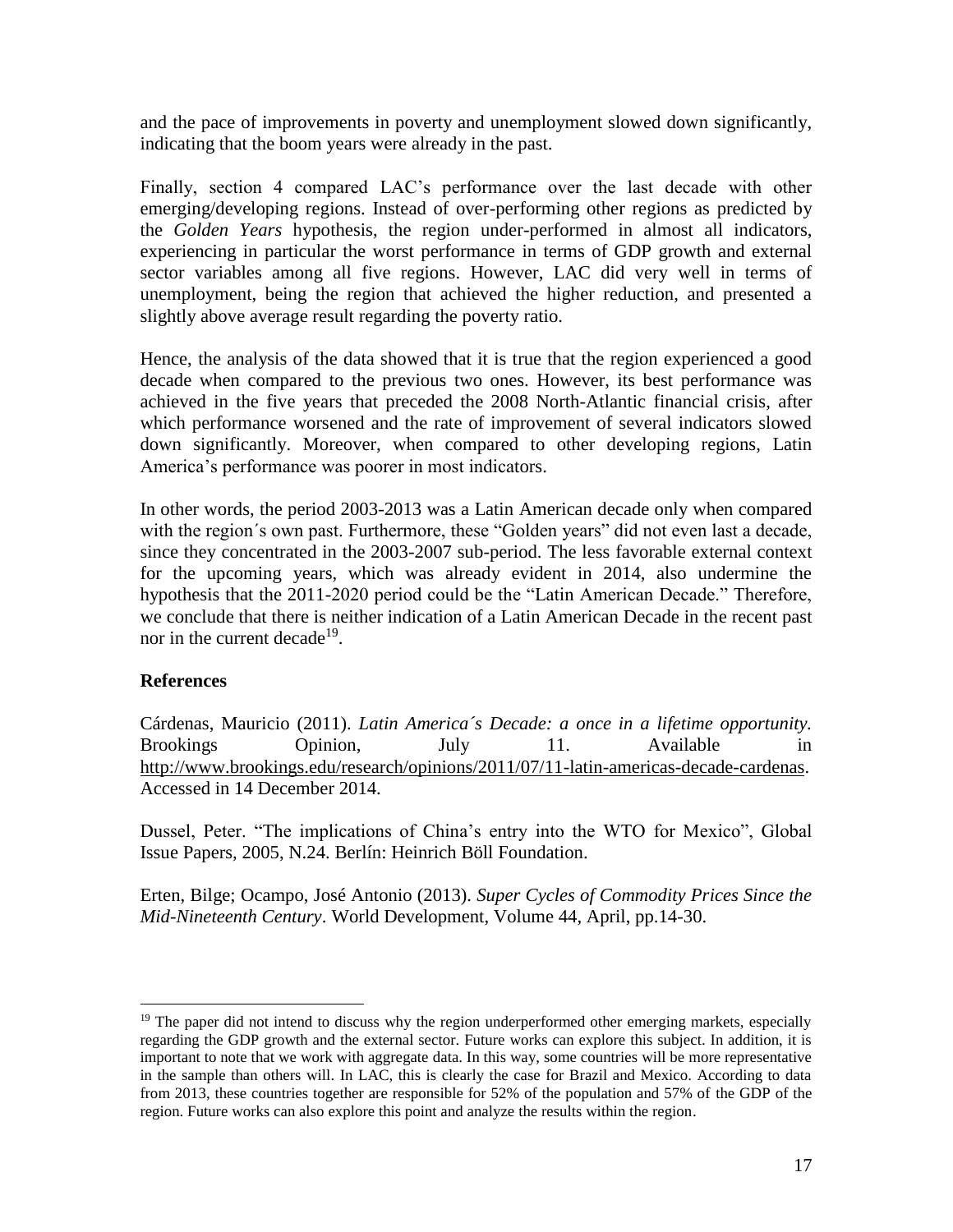Gonçalves, R. (2014). "Balanço crítico da economia brasileira nos governos do Partido dos Trabalhadores". In: -Earp, F., Bastian, E.F. e Modenesi, A. (orgs.) (2014). *Como vai o Brasil?* Rio de Janeiro: Imã Editorial.

Moreno, Luis Alberto (2011). *La Década de América Latina y el Caribe, una oportunidad real.* Banco Interamericano de Desarrollo. Segunda Edición Ampliada

Ocampo, José Antonio (2012). *Let's Be Clear: This Will Not Be Latin America's Decade.*  Vox-Lacea, 14 September. Available in [http://vox.lacea.org/?q=blog/latam\\_economic\\_growth.](http://vox.lacea.org/?q=blog/latam_economic_growth) Acessed in 10 September 2014.

Rathbone, John Paul (2013). *Doubts come to surface about the decade of Latin America*, Financial Times, May 12. Available in [http://www.ft.com/intl/cms/s/0/b622f752-b967-](http://www.ft.com/intl/cms/s/0/b622f752-b967-11e2-9a9f-00144feabdc0.html#axzz3OOmpOYD4) [11e2-9a9f-00144feabdc0.html#axzz3OOmpOYD4.](http://www.ft.com/intl/cms/s/0/b622f752-b967-11e2-9a9f-00144feabdc0.html#axzz3OOmpOYD4) Accessed in 14 December 2014.

Rathbone, John Paul (2014). *The Party is ending for Latin America*. Financial Times, October 30. Available in http://www.ft.com/intl/cms/s/0/e9d02da2-5e9f-11e4-b81d-00144feabdc0.html#axzz3OOmpOYD4 Accessed in 15 December 2014.

Talvi, Ernesto; Munyo, Ignacio (2013). *Are the Golden Years for Latin America Over?* Brookings Global – CERES Economic and Social Policy in Latin America Initiative, Latin America Macroeconomic Outlook: a global perspective, June.

Talvi, Ernesto (2014). *Macroeconomic Vulnerabilities in an Uncertain World:one region, three Latin Americas.* Brookings Global – CERES Economic and Social Policy in Latin America Initiative, Latin America Macroeconomic Outlook: a global perspective, September.

The Economist (2010a). *Nobody´s Backyard,* The Economist, September 9. Available in [http://www.economist.com/node/16990967.](http://www.economist.com/node/16990967) Accessed in 16 December 2014

The Economist (2010b). *A Latin American Decade?* September 9. Available in [http://www.economist.com/node/16964135.](http://www.economist.com/node/16964135) Accessed in 15 December 2014

The Economist (2010c). *So Near and Yet so Far* ,September 9. Available in [http://www.economist.com/node/16964114.Accessed in 14 December 2014](http://www.economist.com/node/16964114.Accessed%20in%2014%20December%202014)

United Nations (2010). El Progreso de América Latina y el Caribe hacia los Objetivos de Desarrollo del Milenio. Desafíos para lograrlos con igualdad.

[Utar,](http://www.sciencedirect.com/science/article/pii/S0304387813001193) Hale; Torres Ruiz, Luis B. International competition and industrial evolution: Evidence from the impact of Chinese competition on Mexican maquiladoras. *[Journal of](http://www.sciencedirect.com/science/journal/03043878)  [Development Economics.](http://www.sciencedirect.com/science/journal/03043878)* [Volume 105,](http://www.sciencedirect.com/science/journal/03043878/105/supp/C) November 2013, Pages 267–287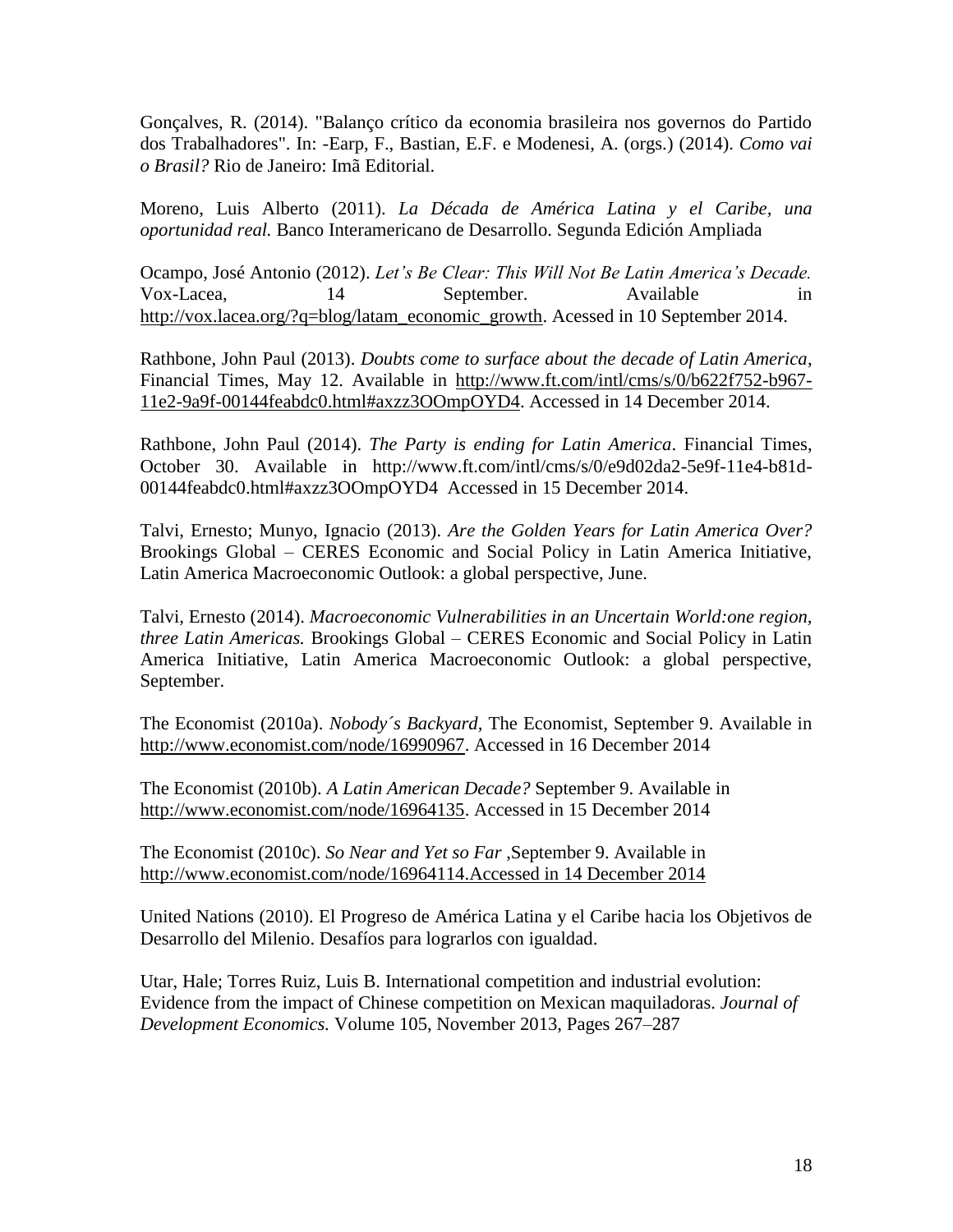Velasco, Andrés (2011). *Latin America´s Glossed Decade.* Project Syndicate, 18 May. Available in [http://www.project-syndicate.org/commentary/latin-america-s-glossed](http://www.project-syndicate.org/commentary/latin-america-s-glossed-decade)[decade.](http://www.project-syndicate.org/commentary/latin-america-s-glossed-decade) Accessed in 14 December 2014.

Velasco, Andrés (2013) Emerging Markets Nirvana Lost. Project Syndicate. Published at: 9/11/2013. Available at: [http://www.project-syndicate.org/commentary/the-absence-of-structural](http://www.project-syndicate.org/commentary/the-absence-of-structural-change-in-latin-american-economies-by-andres-velasco)[change-in-latin-american-economies-by-andres-velasco.](http://www.project-syndicate.org/commentary/the-absence-of-structural-change-in-latin-american-economies-by-andres-velasco) Accessed in 03 December 2014.

Yu, Yongzheng, "Identifying the Linkage between Major Mining Commodity Circle and China Economic Growth: Its implications for Latin America," IMF Working Paper, 2011, No. 11/86 (Washington: International Monetary Fund).

# **ANNEX 1- COMPOSITION OF GROUPS**

#### **Commonwealth of Independent States**

Composed of 12 countries: Armenia, Azerbaijan, Belarus, Georgia, Kazakhstan, Kyrgyz Republic, Moldova, Russia, Tajikistan, Turkmenistan, Ukraine, and Uzbekistan.

## **Emerging and developing Asia**

Composed of 29 countries: Bangladesh, Bhutan, Brunei Darussalam, Cambodia, China, Fiji, India, Indonesia, Kiribati, Lao P.D.R., Malaysia, Maldives, Marshall Islands, Micronesia, Mongolia, Myanmar, Nepal, Palau, Papua New Guinea, Philippines, Samoa, Solomon Islands, Sri Lanka, Thailand, Timor-Leste, Tonga, Tuvalu, Vanuatu, and Vietnam.

#### **Latin America and the Caribbean**

Composed of 32 countries: Antigua and Barbuda, Argentina, The Bahamas, Barbados, Belize, Bolivia, Brazil, Chile, Colombia, Costa Rica, Dominica, Dominican Republic, Ecuador, El Salvador, Grenada, Guatemala, Guyana, Haití, Honduras, Jamaica, Mexico, Nicaragua, Panama, Paraguay, Peru, St. Kitts and Nevis, St. Lucia, St. Vincent and the Grenadines, Suriname, Trinidad and Tobago, Uruguay, and Venezuela.

#### **Middle East and North Africa**

Composed of 20 countries: Algeria, Bahrain, Djibouti, Egypt, Iran, Iraq, Jordan, Kuwait, Lebanon, Libya, Mauritania, Morocco, Oman, Qatar, Saudi Arabia, Sudan, Syria, Tunisia, United Arab Emirates, and Yemen.

#### **Sub-Saharan Africa**

Composed of 45 countries: Angola, Benin, Botswana, Burkina Faso, Burundi, Cabo Verde, Cameroon, Central African Republic, Chad, Comoros, Democratic Republic of the Congo, Republic of Congo, Côte d'Ivoire, Equatorial Guinea, Eritrea, Ethiopia, Gabon, The Gambia, Ghana, Guinea, Guinea-Bissau, Kenya, Lesotho, Liberia, Madagascar, Malawi, Mali, Mauritius, Mozambique, Namibia, Niger, Nigeria, Rwanda, São Tomé and Príncipe, Senegal, Seychelles, Sierra Leone, South Africa, South Sudan, Swaziland, Tanzania, Togo, Uganda, Zambia, and Zimbabwe.